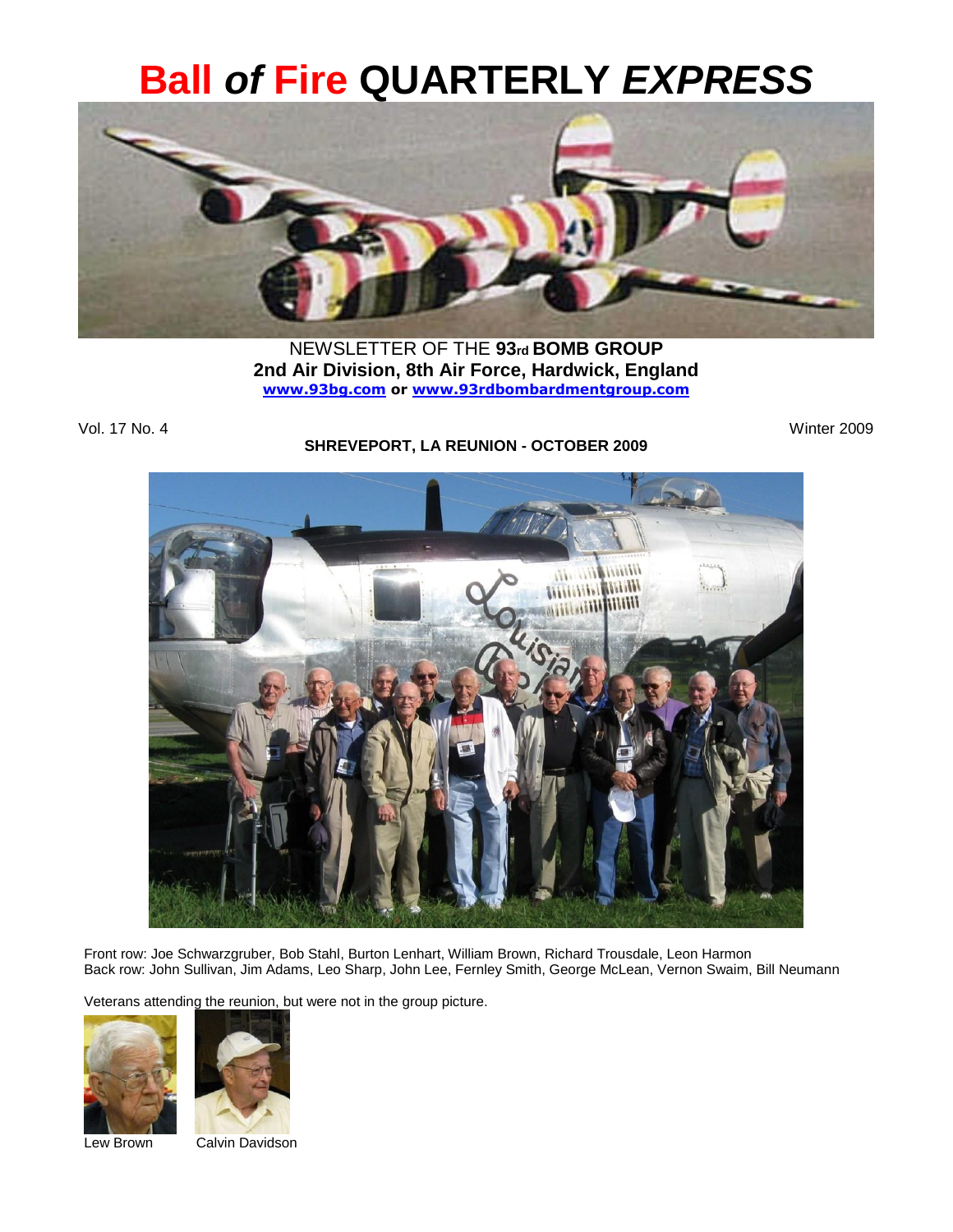## **Table of Contents**

| <b>NIDECTODY</b> |  |
|------------------|--|

#### **DIRECTORY 2010 OFFICERS**

President – JOHN MARX 109 Clearview St., Beaver Falls, PA 15010 724-843-3897; [109clearview@verizon.net](mailto:109clearview@verizon.net)

President Emeritus – PAUL STEICHEN 1615 Birdhaven Way, Pittsburg, CA 94565 paulsteichen@comcast.net

Executive Vice President – GERALD VETETO 9018 Rich Trace, San Antonio, TX 78251 210-681-7922; [gveteto@satx.rrcom](mailto:gveteto@satx.rrcom)

Secretary /Treasurer– PAUL LEVINE 6530 N. Christiana Ave., Lincolnwood, IL 60712 847-676-1593; [omahadd@sbcglobal.net](mailto:omahadd@sbcglobal.net)

Associate Secretary/Treasurer – JIM GUDDAL P.O. Box 47336 Plymouth, MN 55447 763-694-9058; [jguddal@yahoo.com](mailto:jguddal@yahoo.com)

Graphics/Media – KENT JAQUITH 2633 SW Obsidian #15, Redmond, OR 97756 541-923-4319[; qajk38@bendbroadband.com](mailto:qajk38@bendbroadband.com)

Documentary Project – MICHAEL SELLERS 565 Carr0ll St. Apt #4, Brooklyn, NY 11215 917-975-7162[; mtsellers@mac.com](mailto:mtsellers@mac.com)

Photographer – BILL SARGENT 1458 Locust St., Denver, CO 80220 303-333-0698; [joyridecp@msn.com](mailto:joyridecp@msn.com)

Webmaster – MICHAEL SELLERS (see Documentary Project)

Editor of the Ball of Fire – JOANNE SARGENT 1458 Locust St., Denver, CO 80220 303-333-0698; [joyridecp@msn.com](mailto:joyridecp@msn.com)

Convention/Reunion Coordinator – JOHN MARX (see President)

Historian – DON MORRISON 1375 West Comet Rd, Clinton, OH 44216 Home 330-882-2536; Cell 330-819-6409 [doniac1967@sbcglobal.net](mailto:doniac1967@sbcglobal.net)

Vice President 2nd Air Division Association – JOHN LEE 930 Preston Trail, Melbourne, FL 32940 321-259-6861; [jlee1922@aol.com](mailto:jlee1922@aol.com)

#### **OTHER CRITICAL ROLES**

Associate Historian – JAMES ROOT 15359 Red Fox Walk, West Olive, MI 49460 616-399-5990; [jamesdavidroot@aol.com](mailto:jamesdavidroot@aol.com)

REUNION COMMITTEE JOE & PHYLLIS DURAN 309 E. Santa Paula St., Santa Paula, CA 93060

805-525-4681; [dogpatchraider@gmail.com](mailto:dogpatchraider@gmail.com)

KENT JAQUITH (see Graphics/Media)

FRED WIER 16 Woodfield Rd., Wellesley, MA 02482 781-235-0253;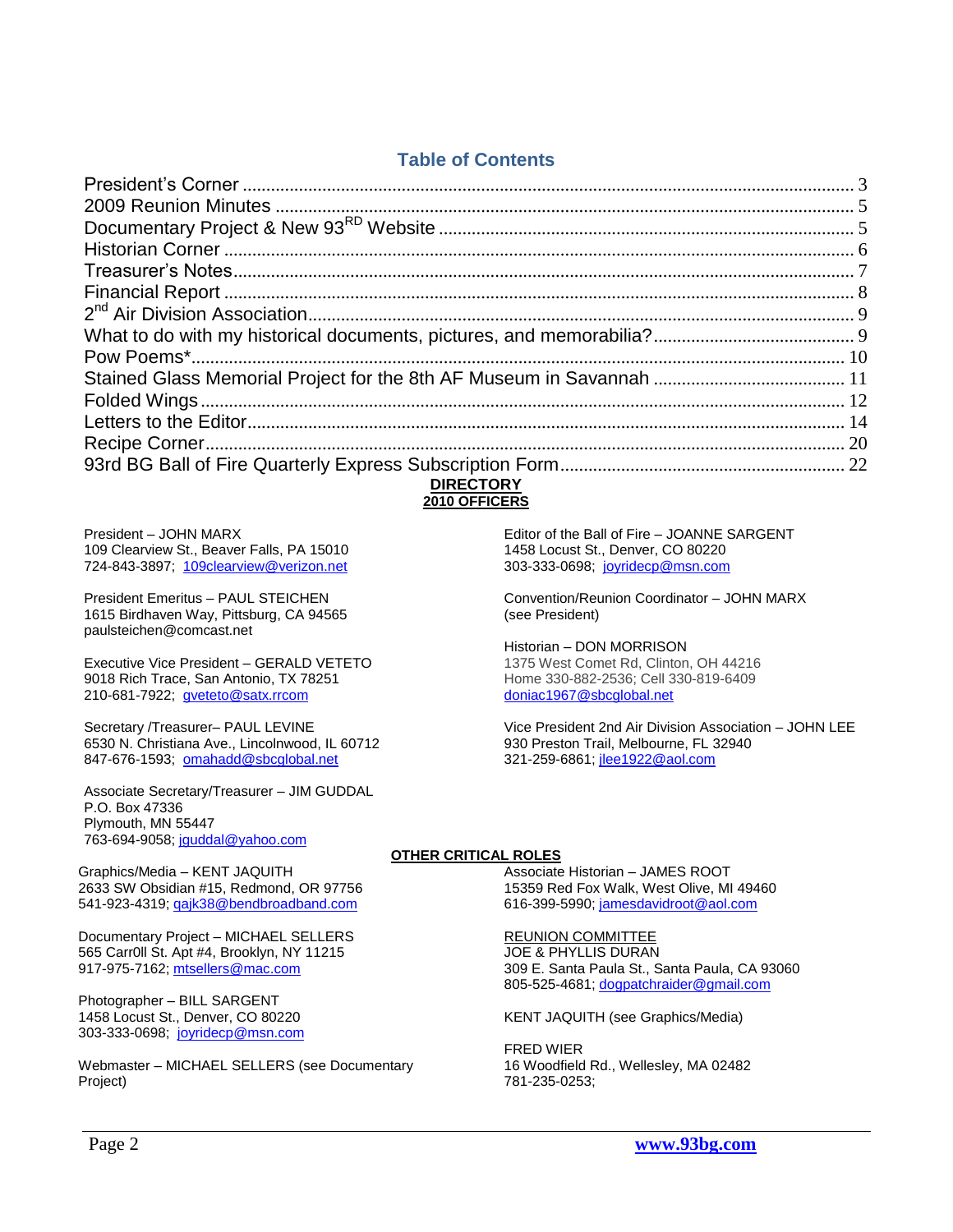## **President's Corner**

<span id="page-2-0"></span>The 2009 reunion provided a wonderful opportunity to share time together with old friends and to make new friends as well. To illustrate the point I"d like to present a short vignette that took place in our hospitality room late on Saturday evening. Joe Duran had asked Lew Brown, Pilot, for some time to show him some color film footage from the  $93<sup>rd</sup>$ during its days in Africa and England. The film was rediscovered and recovered from one of our veteran"s attic storage areas where it had lain untouched since his return from home at the end of the war. Although the film was in poor condition there were some segments of amazing film. Joe knew that Lew was in a segment from the Africa deployment. So, as the film was running several of us gathered to hear Lew"s reaction when he saw himself in the movie. After about 30 minutes as we were getting close to the part with Lew, two of our first time attendees, Jim Root and his sister, Beth

Our business meeting, held on Saturday morning resulted in the member"s approval of a revision to the By-Laws. The major changes:

- Incorporate the previously approved amendment
- Expand the purpose statement
- Eliminate the extra officer positions established so that we could have a veteran

Our officer"s terms are two-years long so we did not have to conduct elections to fill any vacancies except for the Vice President to the 2<sup>nd</sup> Air Division Association. We thank Charles Sill for his work

> President John Marx President Emeritus **Paul Steichen** Executive Vice President **Gerald Veteto** Secretary/Treasurer **Paul Levine** Associate Secretary/Treasurer Jim Guddal Editor of the Ball of Fire **Joanne Sargent** Convention/Reunion Coordinator John Marx Historian **Don Morrison** Vice President to the John Lee 2<sup>nd</sup> Air Division Association

An advisory board of 93<sup>rd</sup> veterans composed of Fernley Smith, Charles Sill, and Cal Davidson provide advice and assistance. In addition to our

> Graphics/Media Kent Jaquith Documentary Project Michael Sellers Photographer Bill Sargent Webmaster **Michael Sellers** Assistant Historian **Jim Root** Reunion Committee Joe & Phyllis Duran

King came into the room. Jim and I started a separate discussion a few steps away from Joe and Lew. I heard Joe say, "Here it comes." I interrupted Jim so we could all watch the film. In the segment, an unknown airman comes out of a tent in the desert, followed by a second man. When Jim saw the second man he said, "That"s my Father! We were all stunned but none more than Jim and Beth. Joe replayed the segment several times for us. Finally, we moved on to the portion containing the shot of Lew. His reaction was different. "I don"t think that"s me!" Of course it was! How amazing to find Jim"s Dad in a 1943 film from Africa.

On a sad note, two of our veterans who were scheduled to attend the reunion were unable to be with us due to serious illness and have subsequently passed away. We will miss these gallant warriors, Louie DelGuidice and Arthur Magill.

> and a 2nd generation member serving together

- Establish the Convention/Reunion Coordinator Title and a Convention/Reunion **Committee**
- Add Article IX to formalize our web page
- Add Article X to provide guidance for dissolution

representing the  $93<sup>rd</sup>$  during the last year. John Lee, a former 93 $^{\rm rd}$  VP to the 2ADA and 2008-2009 2ADA  $^{\rm c}$ President was elected to be our VP to the 2ADA for 2009-2010. The 2009-2010 officers are:

elected officers, we have identified other critical roles and those most suited to fulfill them as follows:

Kent Jaquith Fred Weir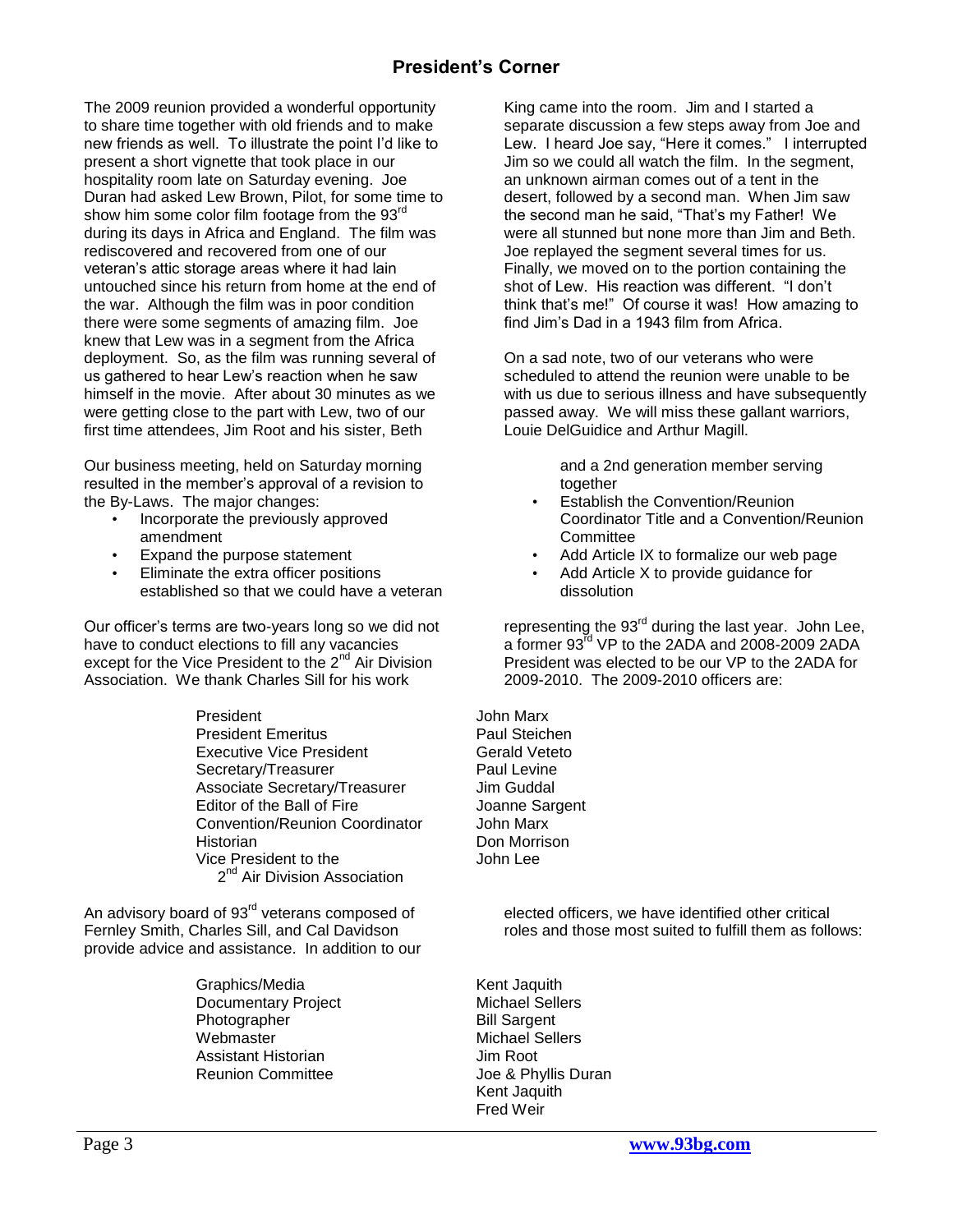The audit committee consisting of Gerald Veteto and Bill Neumann reviewed our accounts and reported to the membership that all was in good order. The

Our webmaster, Michael Sellers, provided a preview of the  $93<sup>rd</sup>$ 's new web page design. Everyone was amazed at the advanced technologies available now transition of the Treasurer duties from Cal Davidson to Jim Guddal went smoothly over the last year.

and the easy-to-use approach. The web page is one of our best tools to accomplish our first purpose:

#### *To carry on the traditions and memories of the 93rd Bomb Group after the veterans of that war have deceased.*

I encourage you to check out our new web page at [www.93rdbombardmentgroup.com](http://www.93rdbombardmentgroup.com/) or at [www.93bg.com.](http://www.93bg.com/)

The successful conclusion of the Stained Glass Window project was celebrated. Our fund raising efforts have provided all of the funds needed to install the window. Donations are still needed to cover the dedication ceremony so it"s not too late to take part. The group is determined to complete the

Not only did the members vote for the 2010 Reunion in Savannah, they also voted to hold the 2011 Reunion in Tucson, AZ. We plan to continue our tradition of conducting separate reunions while encouraging those who can to attend the 2ADA

Finally, our friends at Barksdale Air Force Base in Shreveport rolled out the red carpet in honor of our veterans. In spite of present day mission pressures, we were treated with two remarkable presentations by current Air Force Commanders. Lieutenant Colonel Jones, Commander, 93<sup>rd</sup> Bomb Squadron, opened our reunion with a comparison between bombing results in WW II and today. The next day, Major General Carpenter, Commander, Eighth Air Force warmly welcomed our men and discussed today"s Air Force. We were treated to a flight-line tour highlighted by a visit to the crew compartment of a B-52. Finally, we were welcomed at the Eighth

I want to add a special note of thanks to Jim Adams, our local Shreveport veteran, who did a great job coordinating the reunion details with the hotel and Air Base. His assistance and leadership were

project with an appropriate dedication ceremony at the Mighty Eighth Air Force Museum Chapel, Savannah, Georgia. Our theme for the 2010 reunion in Savannah, GA from October 21 – 25 is "*One More Mission*".

reunions as well. Watch the Ball of Fire and the web page for details and plan to join us in Savannah for the 2010 Reunion and the Dedication of the Stained Glass Window.

Air Force Museum and walked among the aircraft static displays including the Louisiana Belle, one of the dozen remaining B-24s. Our guys visited aircrew in training and walked through the Lieutenant Colonel Addison E. Baker Conference room where they honor Col Baker and the Army Air Corps" accomplishments. The Eighth Air Force Honor Guard presented the flag at Friday"s Officer"s Club banquet and played taps at our Memorial Program on Sunday. We can be proud of today"s Air Force!

instrumental ingredients to our success. Thanks, Jim!

*John Marx, President*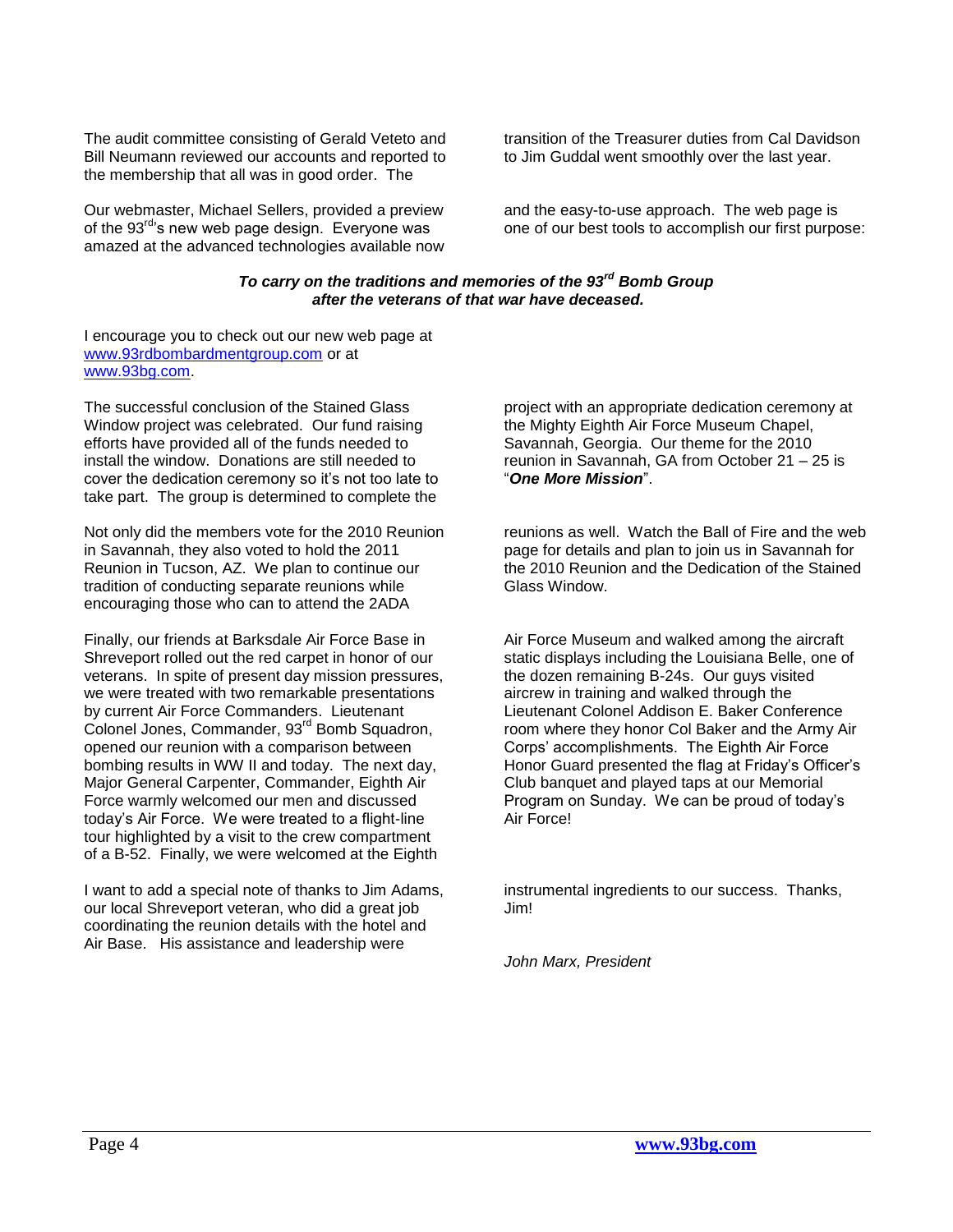#### **2009 Reunion Minutes**

<span id="page-4-0"></span>**93rd Bomb Group Assoc. 2009 Shreveport, La. Reunion Business Meeting Minutes October 24, 2009 10:00 am**

- 1. **Call to Order & Opening Remarks**: **President, John Marx** Welcome.
- 2. **Secretary Report**: **Paul Levine** read minutes of 2008 Business meeting as well as gave a Report regarding his meeting with the Heritage League President Brian Mahoney
- 3. **Financial Report**: **Jim Guddal** reported on 93rd Assoc 501(c)(3) Non-Profit status

 Budget Report: Jim Guddal also reported on the following:

- a. Sales Tax Exemption
- b. Dues
- c. Membership Data Base
- d. Software availability

Discussion ensued in regards to establishing a Trust Fund for Business Development and PX availability (John Marx and Jim Guddal)

Approval of 2008 Minutes and Financial Report

#### 4. **Ball of Fire Editor's Report**: **Joanne Sargent**

- a. Joanne asked for "feedback from membership on quarterly Newsletter
- b. Approval for listing contact information
- c. Continue Quarterly Communication
- d. Distribution of Newsletter? 315 physically mailed and 107 Emailed

Question concerning Bulk Mail vs. Non-Profit Mail

- 5. **Historian's Report: Don Morrison** could not make it nor was a report given. Don is asking for an assistant to help out due to his stringent schedule and new job.
- 6. **2 nd Air Division Report: John Lee**
	- a. John reported, President of the 2<sup>nd</sup> AD Assoc he is anxious and looking forward to younger people  $(2^{nd}$  &  $3^{rd}$ generation) to get involved in the continuing legacy of the  $2^{nd}$  AD and all its Bomb Groups
	- b. He appointed Jim Guddal as "Back up Treasurer to the  $2^{nd}$  AD
	- c. John reported on the Memorial Library Trust Fund in London, which contains \$4Million that is in control of the British Board of Trustees, however, a US representative from the  $2^{nd}$  AD was appointed to the board

*Paul Levine, Secretary*

## **Documentary Project & New 93RD Website**

<span id="page-4-1"></span>Michael Sellers reports that he was able to get some fantastic footage at the 2009 reunion in Shreveport. To mention a few highlights: Arriving early and documenting behind the scenes action of Joe and Phyllis Duran and understanding the nuts and bolts of what it takes to prepare for a reunion every year, Interviewing James Root where we travelled back in time on Barksdale Air Force base to the very church where his mother and father married some 60 plus years ago, Capturing the surprise visit to a classroom of new generation bombardiers and watching them pay homage to the older generation of bombardiers, and finally - grabbing everyone's reaction and anticipation to next year's Savannah reunion where we will dedicate the 93rd's stained glass memorial.

After the reunion in early November, Michael scheduled an interview with Earl Morse the founder of the national Honor Flight program. For those not familiar with the program - it was founded in 2005 and organizes visits for veterans to the WWII memorial in Washington, DC for free. Michael traveled to Springfield, Ohio where the program's headquarters are located. He documented the inner-workings of what it takes to prepare for an Honor Flight and then was able to tag along the next day on an actual flight! Michael hopes to have a short piece edited early next year for 93rd members to see.

And finally - after great input from the Shreveport reunion - the newly designed 93rd website went live on Thanksgiving Day 2009! People should feel free to visit the site and familiarize yourself with some of the new features (HINT! Look for the icon of a book and pencil to sign the guestbook. You can leave messages here for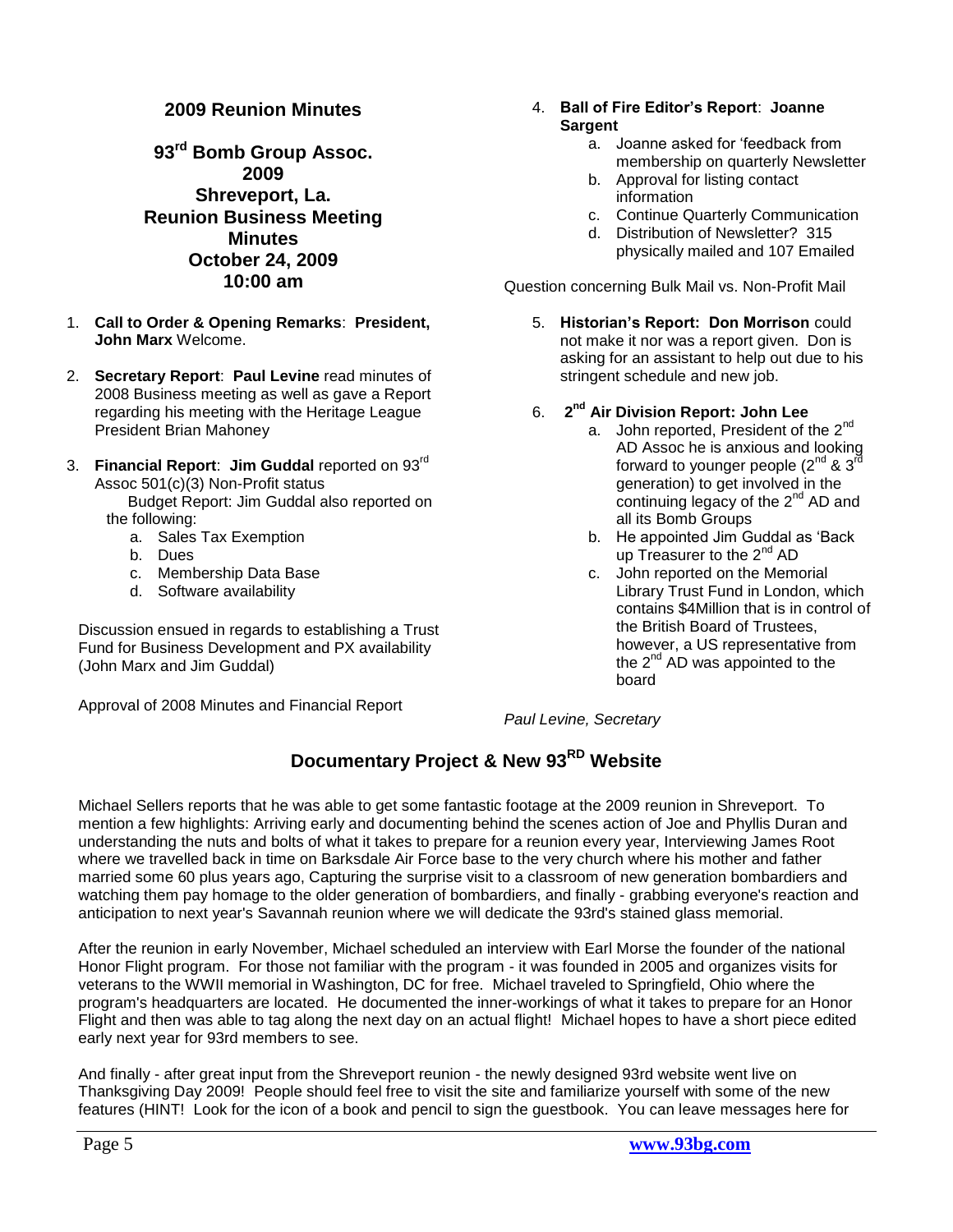93rd members or any other information you want). Please note that issues with playing video on the site are being looked into and should be corrected by mid-January. At the time of writing this update 1,200 people have visited the new site and our new tracking software even noticed a few visitors from Prague, Czech Republic!

Please note that the 93rd website can be accessed by entering: [www.93rdbombardmentgroup.com](http://www.93rdbombardmentgroup.com/) or [www.93bg.com](http://www.93bg.com/)

Also to view information on the Honor Flight program go to: [www.honorflight.org](http://www.honorflight.org/)

For information on Michael's documentary go to: [www.aherosreunion.com](http://www.aherosreunion.com/)

#### *Michael Sellers, Webmaster*

## **Historian Corner**

#### <span id="page-5-0"></span>**Book**

After working with Turner Publishing for several years on the 93rd BG Photo History, they had decided to cancel the book. Turner is in the process of returning all deposits at this time. I have heard that some people have already received their refunds. In the event you have moved since ordering the book, please contact Dina at 1 (800) 788-3350.

#### **Inquiries**

We continue to receive Inquiries from around the world about the 93<sup>rd</sup> BG and its members. Based on the question, I review old flight records, documents and photos to prepare a response. I and others in the 93<sup>rd</sup> BG association make every possible attempt

#### **Assistant Historian Position**

We are developing process to better track and respond to inquiries. We now have one volunteer, Mr. James Root, whom is the son of the  $93<sup>rd</sup> BG$ Engineering officer (Major Kenneth W. Root, II). We are meeting on January 9, 2010 as a kickoff

#### **Continued Search for new Items**

I am still looking for new information, records, photos or artifacts that pertain to the 93<sup>rd</sup> BG. My last batch of photo was purchased from the internet auction house, EBay. Sadly, the original owner identity was

Don Morrison 1375 West Comet Rd Clinton, OH 44216 [Doniac1967@sbcglobal.net](mailto:Doniac1967@sbcglobal.net) Home (330) 882 2536 Cell (330) 819 6409

I have met with one publisher in the UK but he is currently unable to publish a new book at this time due to current work load and the economy. If anyone has a suggestion or a contact in this business, please let me know. As we are in a holding pattern, I am continuing to add improved photos and better captions. In the event that a new publisher is found, I will update everyone through the Newsletter.

to respond to the questions. We receive many very basic questions such as "Was Grandpa in the 93<sup>rd</sup> BG?" Or "What happened on a date or mission?" Many of these questions could be address by reading Ted"s Travelling Circus. It would be good to stress that Ted"s Travelling Circus would be a great source for anyone interested in the 93<sup>rd</sup> BG.

meeting. If anyone else is interested in assisting in this area, please contact me.

lost when the item were purchased at a house sale. If you have anything from your time with the  $93<sup>rd</sup> BG$ , please contact me at the address shown below. All items will be copied/scanned and returned unharmed!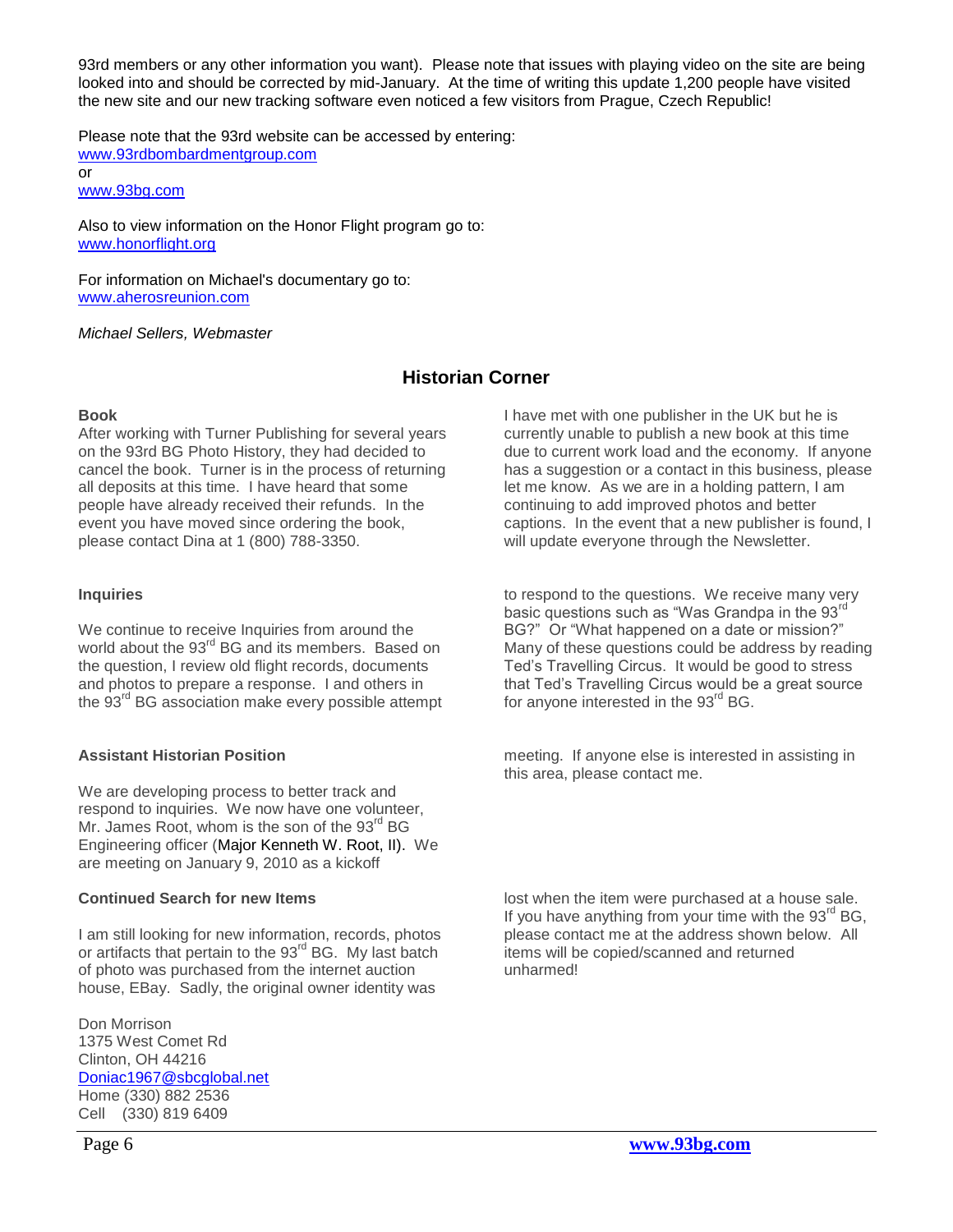## **Treasurer's Notes**

<span id="page-6-0"></span>While attending the Shreveport, LA reunion in October, I was asked what my connection is to the 93rd. Well, I am proud to say that my uncle, Lt. Floyd R. Cook from Jeffers, MN was a pilot with the 328th from about February to June 1944. He was KIA on a mission to PasDe Calais France on June 19, 1944 when their B-24J (Able Mabel) took an 88 hit by #4 engine. Floyd, Kenneth Ehrhart of Palmer, Alaska and Michael Pietruccioli of Hackensack, New Jersey perished. The other seven crewmen were captured and remained guests of the German Warmacht until the end of the war.

In 2003,with the help of members of the 93rd and contacts in Belgium, I was able to learn more about the story of that mission and located Floyd"s and Kenneth's graves at the American Cemetery in Epinal, France. Today, not too far from the crash site at Brugge, Belgium, there is a wonderful memorial plaque honoring Floyd, Michael and Kenneth. My wife Corinne and I were there representing the crew and accepted the American flag at the dedication. Of the crew, only Lt Robert W. Brown of Springfield, MO survives.

Like so many families during the war years, ours paid the supreme price for freedom. My father was drafted into the army in 1944 at age 28. He was a replacement in the 28th Infantry Regiment and died at Cologne, Germany March 5, 1945. My stepfather Hans Anderson joined the Windom, MN National Guard in 1940 and spent 3.5 years in Kodiak, AK with an anti-aircraft artillery unit. He finished the war in Germany having seen his share of action. His last job before coming home on the Jerimiah O"Brien was to return German POWs to their homes. He married my mother in 1946 and for the next 60 years was a great

dad. In December 2006, at age 89, he rejoined his departed comrades.

In September of this year at the 2ADA gathering in Chicago, I was asked to be the next generation backup treasurer. I am really looking forward to working with them as they ponder the questions of their future.

Veterans & members out there, consider this. Do you have a son, daughter, grandchild or good friend who might like to know about the 93rd and its rich history? Here is what you can do. Buy them a year"s membership for \$25. Or better still, give that special person a copy of "Ted"s Travelling Circus". Go to the new 93rd web site under Post Exchange and order one today. Or, mail me a check for \$99.95 (includes shipping) payable to the 93rd BG and we will send it to them. It is a great read and an excellent resource. The 93rd now has a PX (Post Exchange). We are just starting to ramp it up so please be patient while we consider products for sale. If you have access to makers of caps, mugs, patches and golf shirts who will give us a great deal, send me a note and I"ll follow up on it.

As 2009 draws to a close, a huge THANK YOU to all of you who made donations to the 93rd stain glass window project and also brought your dues current. I am very enthusiastic about the future of the 93rd and am glad to help carry on its grand legacy.

Dues are due January 2010.

All the best!

*Jim Guddal, Treasurer*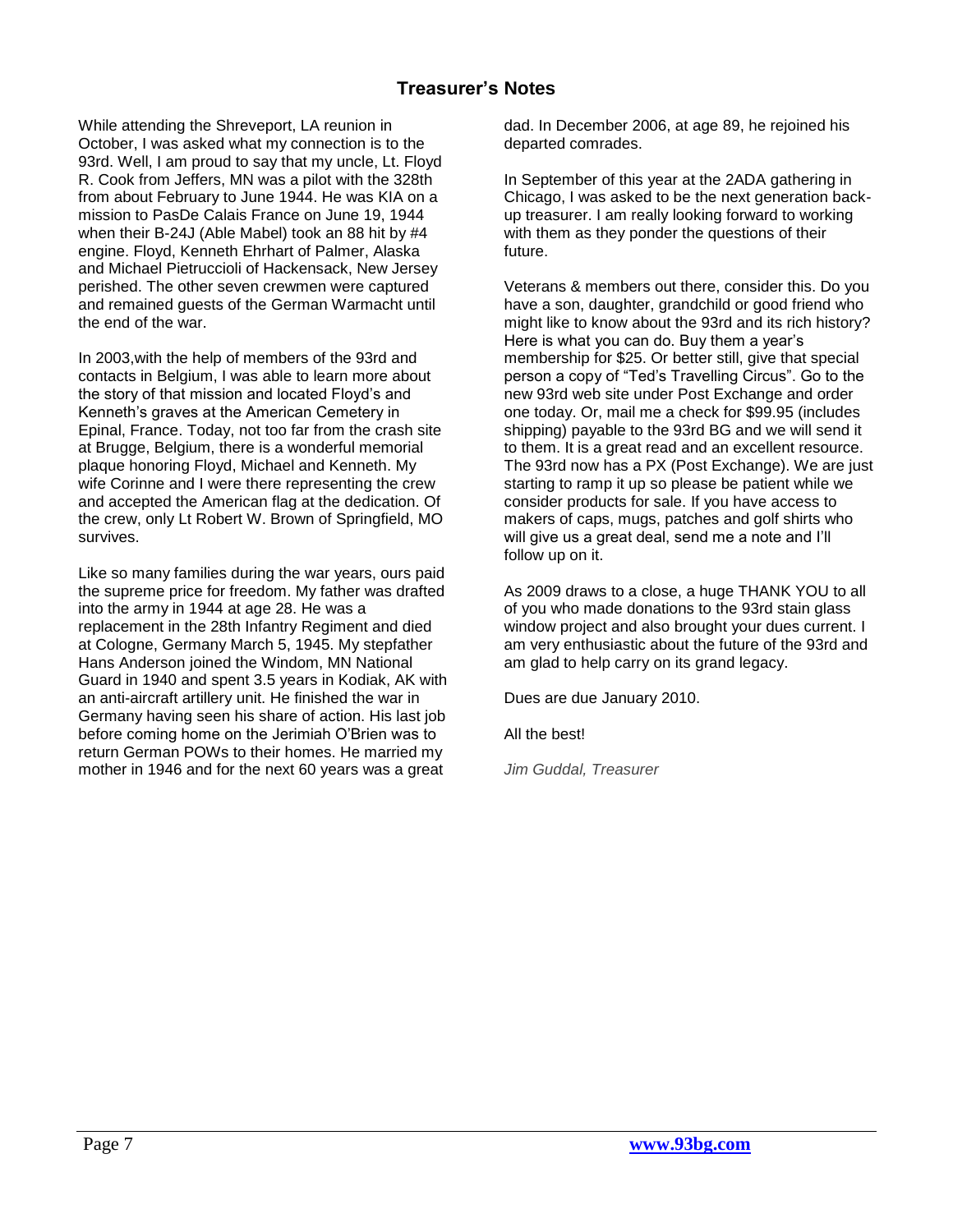### **Financial Report**

<span id="page-7-0"></span>

|                                        | 93 <sup>rd</sup> Bombardment Group Association    |
|----------------------------------------|---------------------------------------------------|
| 10/20/09                               | STATEMENT OF ASSETS, LIABILITIES AND FUND BALANCE |
|                                        | As of September 30, 2009                          |
| ASSETS                                 |                                                   |
| Current Assets                         |                                                   |
| Checking/Savings                       |                                                   |
| Center National Bank Cert. Dep. 12,000 |                                                   |
| Center National Bank Savings           | 9,098                                             |
| Center National Bank Checking          | 2,520                                             |
| Donation Fund                          | 762                                               |
| Total Checking/Savings                 | 24,380                                            |
|                                        |                                                   |
| Total Current Assets                   | 24,380                                            |
|                                        |                                                   |
| TOTALS ASSETS                          | 24,380                                            |
|                                        |                                                   |
|                                        |                                                   |
| LIABILITES & EQUITY                    |                                                   |
| Equity                                 |                                                   |
| Net Income                             | 24,380                                            |
|                                        |                                                   |
| Total Equity                           | 24,380                                            |
|                                        |                                                   |
| TOTAL LIABILITIES & EOUITY             | 24,380                                            |

#### **93rd Bombardment Group Association 10/20/09 STATEMENT OF ASSETS, LIABILITIES AND FUND BALANCE November 2008 through September 2009**

|                             | TOTAL  |  |
|-----------------------------|--------|--|
| Ordinary Income/Expense     |        |  |
| Income                      |        |  |
| Donations                   | 1,485  |  |
| Interest                    | 98     |  |
| Member Dues                 | 6,534  |  |
| Reunion Excess Proceeds 08' | 2,300  |  |
| Transfers In                | 18,634 |  |
| Total Income                | 28,781 |  |
| Expense                     |        |  |
| Donation Transfers          | 3,420  |  |
| Miscellaneous               | 100    |  |
| Newsletter Publishing       | 1,224  |  |
| Postage                     | 42     |  |
| Website                     | 377    |  |
| Total Expense               | 5,163  |  |
| Net Ordinary Income         | 23,618 |  |
| Net Income                  | 23,618 |  |

**Prepared on a Cash Basis by K. James Guddal**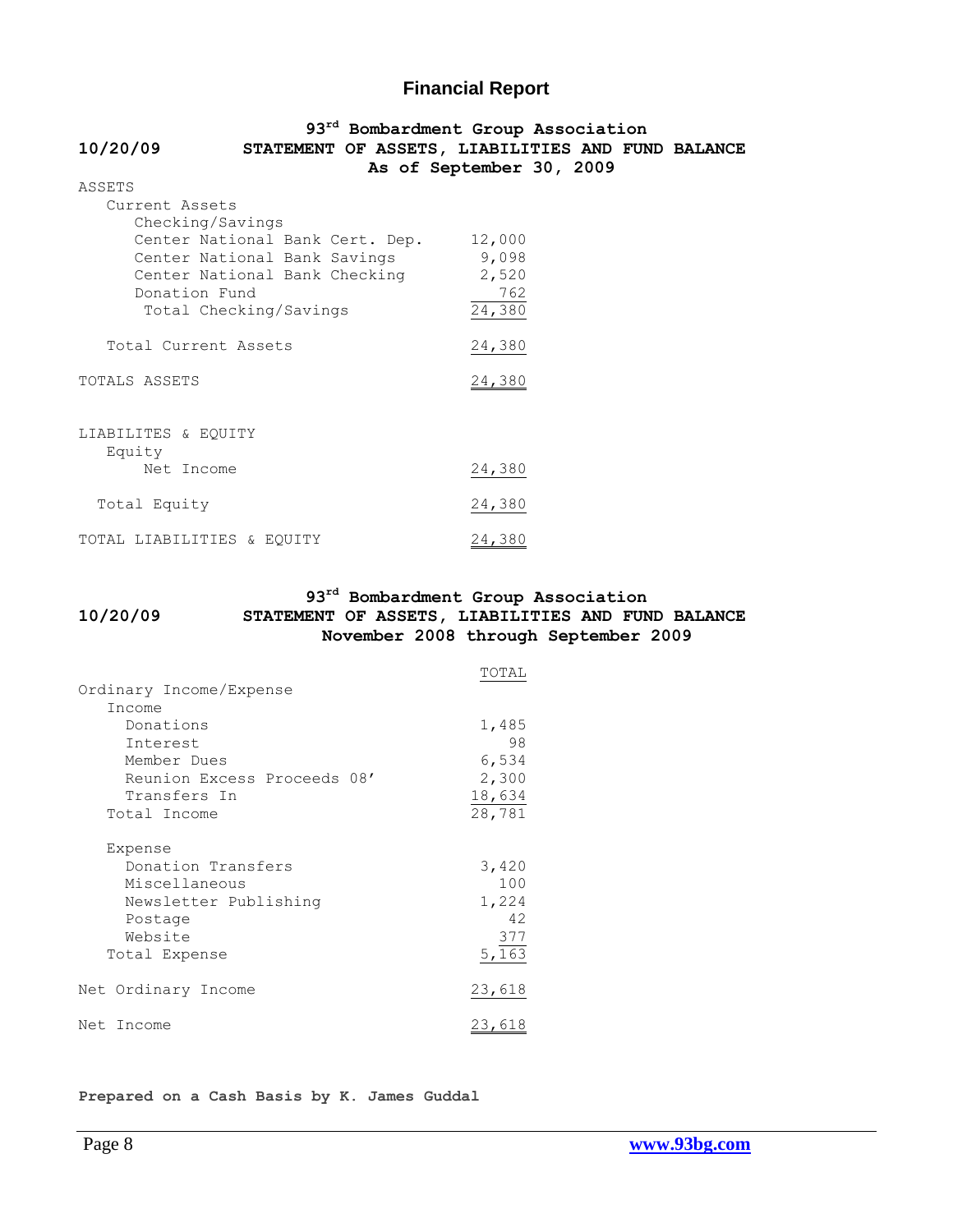<span id="page-8-0"></span>Happy New Year! The October Reunion in Shreveport gave opportunity to reunite with everyone, including three of our crew who are still living. It is always great to see Fernley and Bob and Dottie Stahl as well as all the others who regularly attend the 93rd's reunions.

As many of you are probably aware I served as President of the 2nd ADA last year, 2009. During my term one of my goals was to work closer with the younger generation. At the reunion in Chicago I asked Jim Guddal to speak to the reunion attendees regarding a letter he had sent to me. As a result he was asked to join others from the Heritage League who have been serving in back up positions for Veteran officers. He will be serving as Back Up Treasurer and is doing a fine job already.

For the past few years, while serving as VP of the 93rd and as President of the 2nd ADA we have attended the Remembrance Day Services in England. Last year I had the privilege of laying the wreath in Norwich on behalf of the 2nd ADA. This year we attended the service and watched as Dick Robert the new President laid the wreath.

We were also privileged to attend a Remembrance Service at the wartime Chapel Hethel Airfield on Saturday November 7th. The service was conducted by Pat Ramm, the English Liaison to the 453rd BG. What an outstanding service it was. Pat began by stating that we were gathered there to remember the young men killed in action flying from airfields in that area and North Africa. He then recited without notes," 668 from the 93rd, 700 from the 389th, 366 from the 453rd and 320 from the 466th." He went on to say all these young men volunteered and with 24,000 other aircrew of the eighth Airforce who were also killed in action helped to make it possible that we enjoy the privilege of living in a free country today..

He gave a moving tribute to those young men who experienced the emotions of seeing their friends planes go down in flames. He closed with the words we heard so often during that weekend...**They shall grow not old as we that are left grow old. Age shall not weary them nor the years condemn. At the going down of the sun and in the morning, we will remember them.** He then gave the order for the sounding of the last post by Derek Knights the Bugler. A short silence and then Derek sounded Reveille. Following the ceremony Betty and I were invited to join others in laying wreaths. We felt very honored to lay a wreath at the Flagpole in honor of the 93rd BG, followed by Andrew Hawker and Steve Mendham 389th BG, Dick Robert and Aggie Ramm 453rd BG and Cathy Thompson and Partner Les 466th BG. Andrew Hawker, who is a member of the Board of Governors of the 2nd ADA, had arranged this visit and we all felt most grateful to him as it was a special day in our lives. Pat Ramm and all the others there made us feel most welcome and we were served hot tea and goodies by the ladies of the group.

This year my position with the 2nd Air Division will be VP of Group Relations and I will be serving as VP of the 93rd. As we grow fewer in numbers I would like to see as many as are able to attend the 2nd ADA reunion as well as the 93rd. The 2010 2nd ADA reunion will be held in New Orleans in September 10- 12. We will be in the heart of the French Quarter at the Omni Royale. There will be some local entertainment as well as a visit to the National WWll Museum. Each year we think it may be the last one, so it would be a fine thing if many could attend to remember the old times.

Once again we wish you a Happy and Healthy New Year. *John L. Lee VP 93rd*

### **What to do with my historical documents, pictures, and memorabilia? by John Marx**

<span id="page-8-1"></span>This question is on the minds of many of you as you seek to find a suitable place for the record of your military service. How can valuable and irreplaceable records be preserved for posterity so that when our great-great-great grandchildren want to know about their grandfather"s experiences during the war they can find the documents, pictures and memorabilia to bring the past to life? In many families these items

1. The U.S. Army Heritage and Education Center, Carlisle, PA serves as the Army"s public library and archives for military history. They organize, preserve, and make available for study, source

are passed from generation to generation. This approach keeps the information in the family"s hands but does not allow access by historians researching the events of the past. The information is exposed to the risk of flood, fire, and peril and may be lost entirely. There are some good options that are worthy of your consideration.

material on the U.S. Army and American Military History in war and peace, from colonial times to the present. They currently hold more than 15 million items of all types. For more information visit the web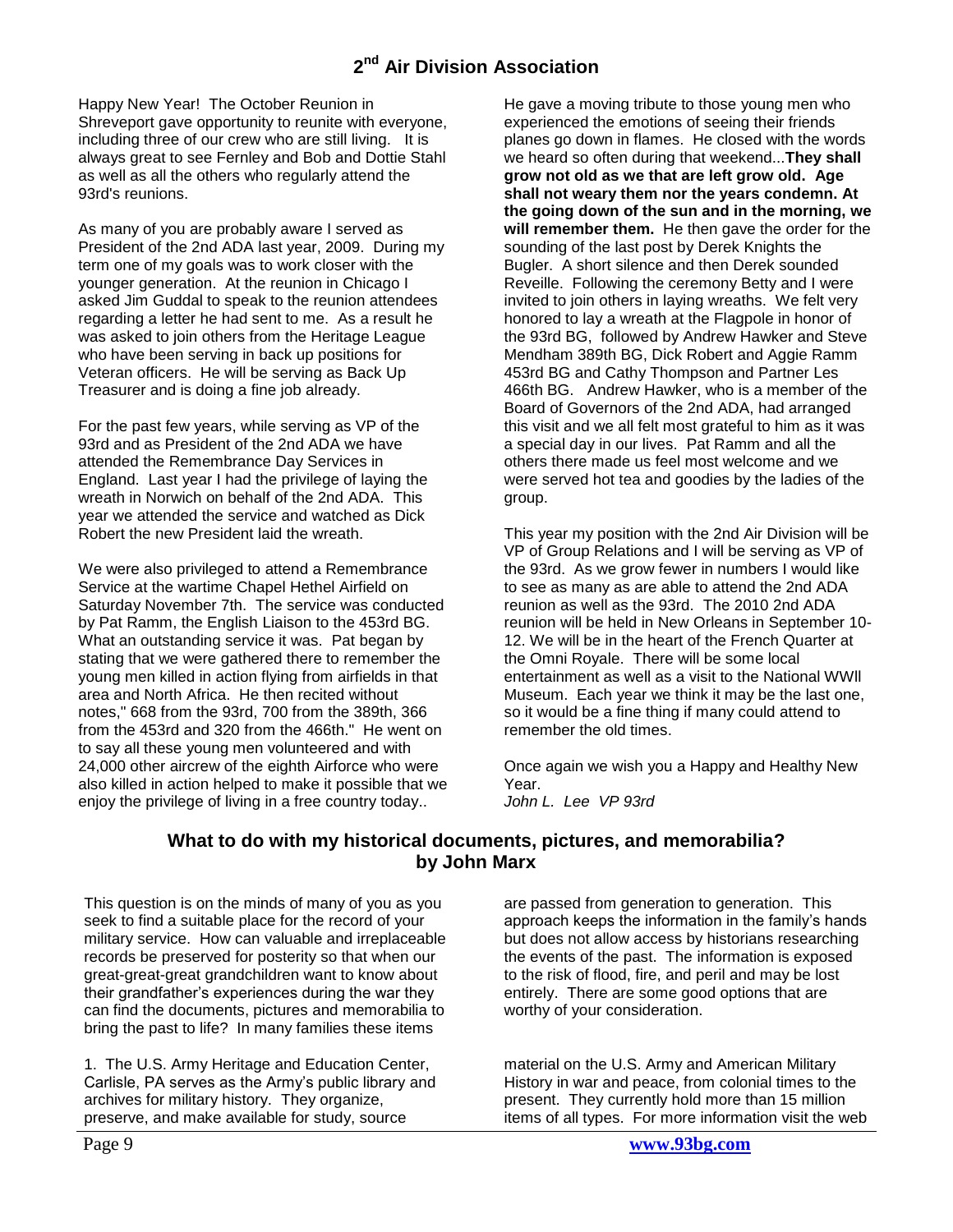site at [www.usahec.org](http://www.usahec.org/) or call 717-245-3094 and ask for assistance.

2. The Eighth Air Force Archives at Penn State Paterno Library is specifically interested in receiving the following items to add to the Archives: Books authored by members, Bomb Group histories,

3. The Mighty Eighth Air Force Museum near Savannah, GA is well known to the 93<sup>rd</sup>. The Roger A. Freeman Eighth Air Force Research Center is dedicated to promoting research on 8th Air Force history and to expanding its priceless collection of artifacts, manuscripts, photographs, rare books, original film footage, and oral histories.

At the reunion, 10 copies of Cal Stewart"s book, Ted"s Travelling Circus, were available for sale. To avoid shipping the last few remaining, a special offer was made. Anyone could purchase a copy for \$75 as long as they agreed to donate the book to a library or Air History organization. This idea was inspired since it allows us to place the  $93<sup>rd</sup>$ 's history

mission reports and newsletters. Contact the Archives at 510 Paterno Library, Pennsylvania State University, University Park, PA 16802.

The Research Center"s collections have been formed through generous donations. Individuals wishing to donate material for the Research Center are asked to contact the Research Center Director at 912 - 748 - 8888. Their web address is www.mightyeighth.org.

into the hands of future generations. The copy I purchased was donated to the U.S. Army Heritage and Education Center. They were very enthusiastic and gracious in their acceptance. I am confident it found a good home where it will be well treated and available to future generations of researchers!

## **POW Poems\***

### LIBERATOR

<span id="page-9-0"></span>Oh why did I join the Air Corps? Oh, mother, dear mother knew best, For here I lie "neath the wreckage with a Liberator all over my chest.

Now the Lib is a very fine airplane constructed of rivets and tin With a top speed of a over a hundred, the ship with the headwind built in.

If you ever lose any engines and don"t know which way to turn,

\* The poems were written by American Airmen that were being held captive in the German prison camp known as Stalag Luft 1. They were contained in a journal written and compiled by Walter Boychuk, Captain, U.S. 8<sup>th</sup> Air Force, Kriegsgefangenen No. 5407. He was wounded and shot down over Le Harve, France on

Just reach right up on the dashboard, push the button marked "Spin, Crash and Burn"

And if you ever run into ack-ack or a Messerschmidt makes a good pass, Just pick up your "chute and start walking, to hell with the crew, save your ass!

Oh why did I join the Air Corps? Oh, mother, dear mother knew best, For here I lie "neath the wreckage with a Liberator all over my chest.

Sunday, August 13, 1944. After his capture, he was taken to Berlin for medical care and then sent to Stalag Luft 1 at Barth near the Baltic Sea. He was there until April, 1945 when the war in Europe ended. Thanks to George McLean for providing the poems - additional poems will be included in future newsletters.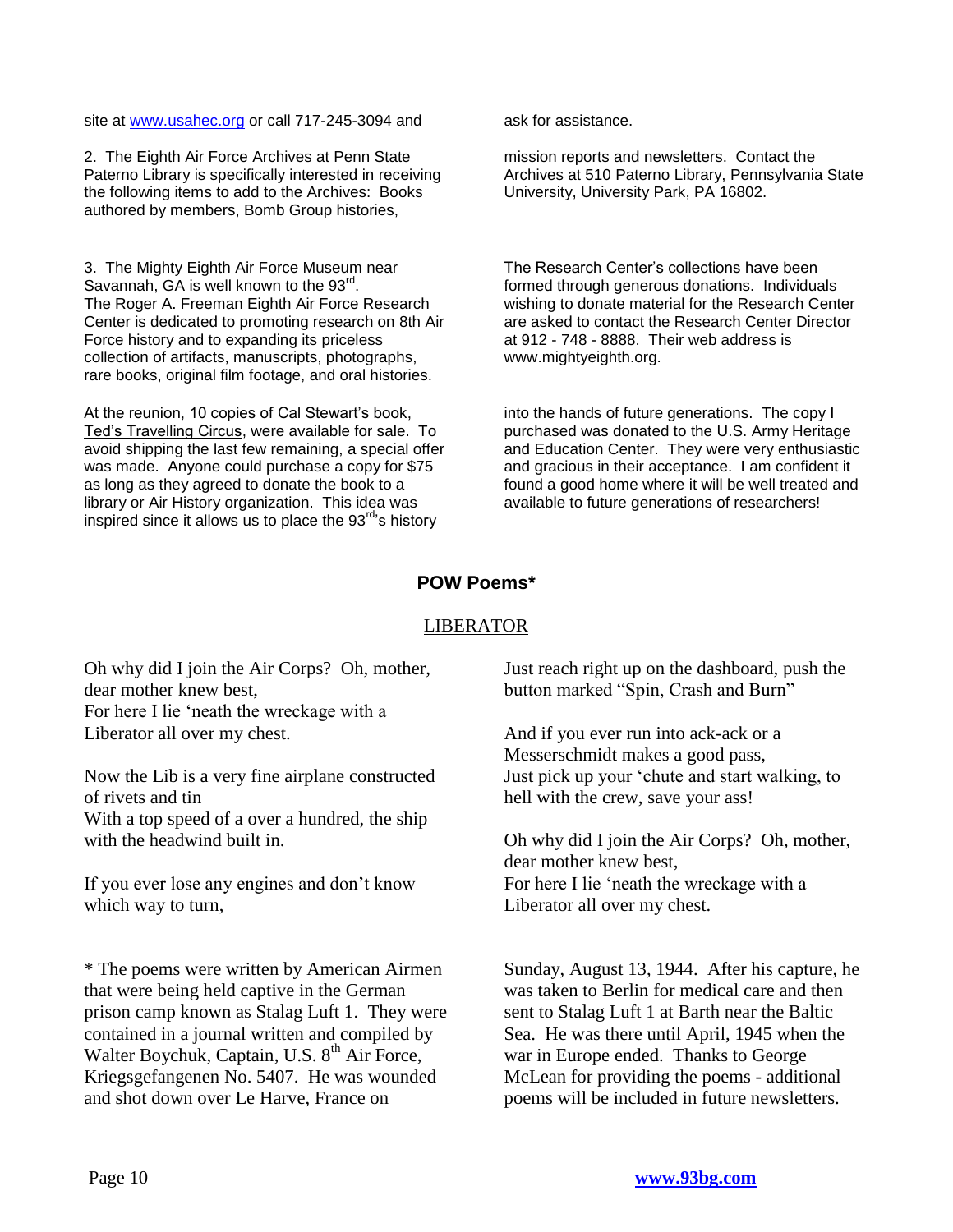## **Stained Glass Memorial Project for the 8th AF Museum in Savannah**

<span id="page-10-0"></span>

I have been in contact with the 8th AF Museum in Savannah, Ga. concerning initial plans for the Stained Glass Dedication program. We are scheduled for Saturday, Oct 23rd in the Chapel at 3:30pm, followed by a private tour, and a reception and dinner in the Colonial Group Art Gallery. Kent Jacquith is also working on a

This is a special request to all of those who so generously donated to the 93<sup>rd</sup> BG Stained Glass Window. Please consider this special opportunity to honor that someone special who served in our  $93<sup>rd</sup>$ , by expanding the event by bringing along members of your family who would wish to participate in this very special dedication. I was surprised to find my own instance that those who have never managed to make our reunion were excited about attending. This may be the case in your family, especially if you are attending to honor

special presentation for the dedication that I know will be nothing less than spectacular (no pressure Kent...you always come through with fabulous presentations!)

*Paul Levine, Secretary*

someone who may not be able to make it, but would be honored if you did attend. As we accept that time is taking our vets away it may not be a trip they can make. PLEASE TALK THIS OVER AT HOME, we would love to have every seat filled and extra seating in the aisle to handle those who came to honor their 93<sup>rd</sup> Vets. Looking forward to seeing your there.

ALWAYS THE BEST, Fernley Smith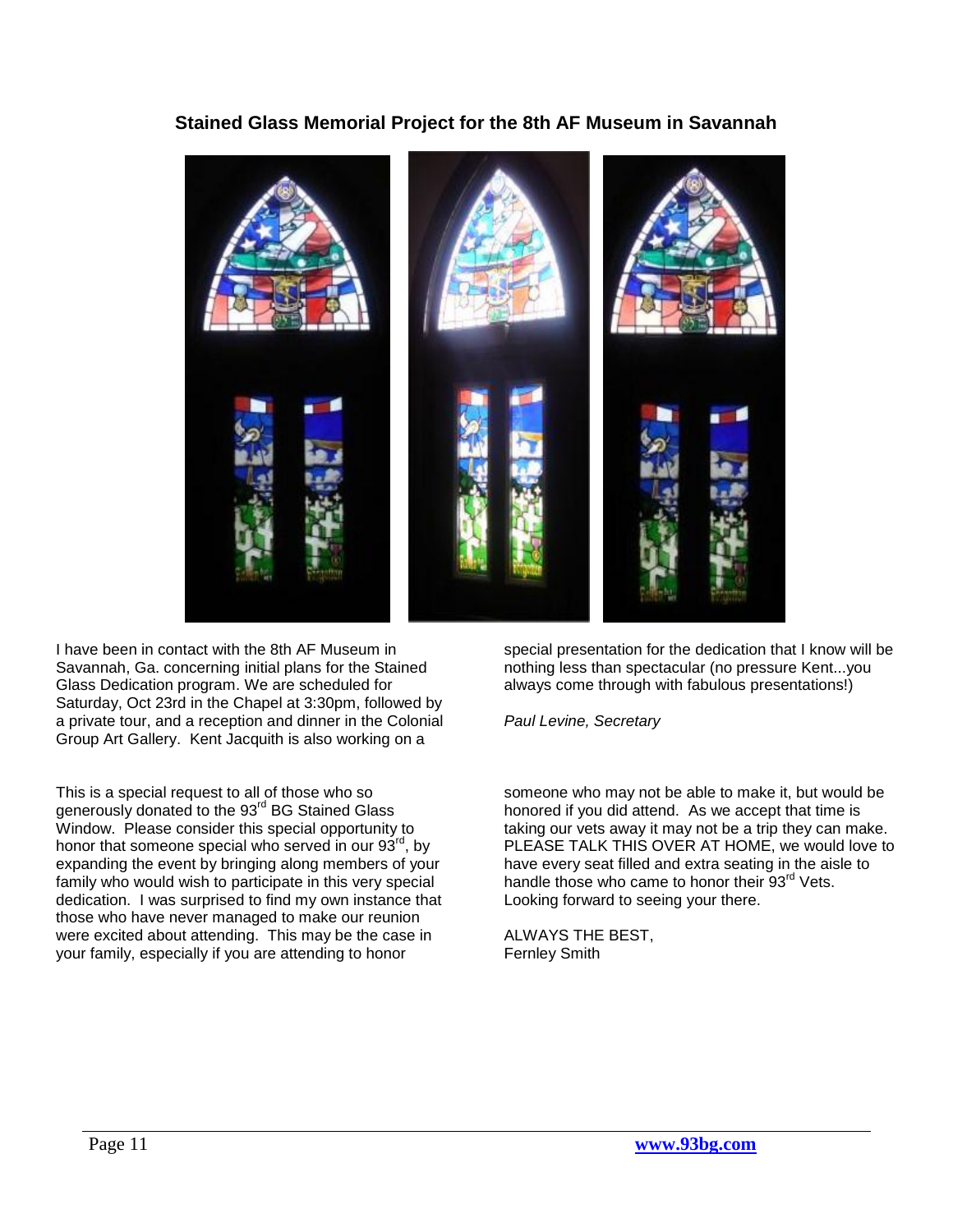## **Folded Wings**

<span id="page-11-0"></span>The information written about each veteran is compiled from available resources: Ted Travelling Circus, emails, letters, obituary, and reunion photos. The amount of information does not imply the value and importance of a veteran. All veterans are equally honored for their role in WWII as well as their role as husband, son, brother, father, uncle, cousin, friend, etc. JoAnne Sargent, Editor

#### **Francis H. Sanger, 2008**

Tech. Sergeant Francis H. Sanger, 412<sup>th</sup> Squadron flew on B-24s on several missions. His plane went down in Belgium in 1944 or 1945. (See Letters to the Editor for

#### **Seymour Weisman, April 22, 2008**

Sergeant Seymour Weisman, 328th Squadron was an engineer on the plane piloted by Lieutenant William Lozowski. The plane was hit by flak on February 3, 1945. Six of the his crew members, including the pilot were killed in action: Lieutenant Frank C. Glut (copilot), Lieutenant Anthony G. Marulli (navigator),

#### **Wilbur C. Cushing, July 2009**

Wilbur C. Cushing was enrolled in aircraft mechanics course in Kessler Field in Biloxi, Mississippi. The class was moved to Bendex Turret School. On completion his group was activated as part of the 93<sup>rd</sup> Bomb Group. After final training in Fort Myers, Florida, he was assigned to Armament section of the 328<sup>th</sup> Squadron. He was stationed in England for nearly three years in Alconbury and Hardwick, both small fields. His group was the first B-24 Liberator group to get to England.



**Arthur Magill, October 29, 2009** Arthur attended a few of the reunions with his grandson, Pat Terro including the last overseas trip to Norwich, England in 2005. According to his nephew, Douglas Payne, Art was "ground crew" at

the email request - "Crew member info" for information on Francis by his son-in-law Jack Kettering.)

Sergeant Cornelius J. Carter (tail), Sergeant James L. Segar (waist), and Sergeant Paul E. Colby (radio). Along with Seymour, only two other members survived, Lieutenant Arthur H. Schleichter (bombardier) and Sergeant John J. Corradetti (nose)\*. Seymour is survived by his wife, Donna Weisman.

Just before D-Day he was transferred to the  $852<sup>nd</sup>$ Squadron of the 491<sup>st</sup> Bomb group, stationed at Metfield and North Pickenham. After victory in Europe in May 1945, Wilbur flew home, but then his outfit was assigned to help finish the war in the Pacific. He was sent to McChord Field in to Tacoma, Washington to await deployment when the war with Japan ended and he was discharged. Wilbur is survived by his wife of 61 years, Vivian E. Cushing and other family members. (from Marstons Mills, MA newspaper)

Hardwick working on "g boxes" (radar) during the war. We missed Arthur and his grandson, Pat at the last reunion and we were very sad to hear of Arthur"s passing. We will miss his friendly and easy going manner. Special thanks to Arthur's family for their generous donation to Stained Glass Memorial.



**Louis E. DelGuidice, November 12, 2009** Louie was a radio operator aboard a B-24 piloted by Lieutenant Charles W. Walters\*. On January 7, 1944 the plane was shot down over occupied France and he was hidden by the French Underground. Along with three other crew members, he was taken

Louie and his wife, Alberta actively participated in many reunions, including the ones in England. We missed

by the French Resistance to the foot of the Pyrennes where the French Maques took them over the mountain into Spain. They were placed in a Spanish Prison and released to the English Red Cross, sent to Gibralta, then back to England and shipped back to the United States. (from North Haven Funeral Home)

them at the last reunion in Shreveport and were very sad to hear about his passing.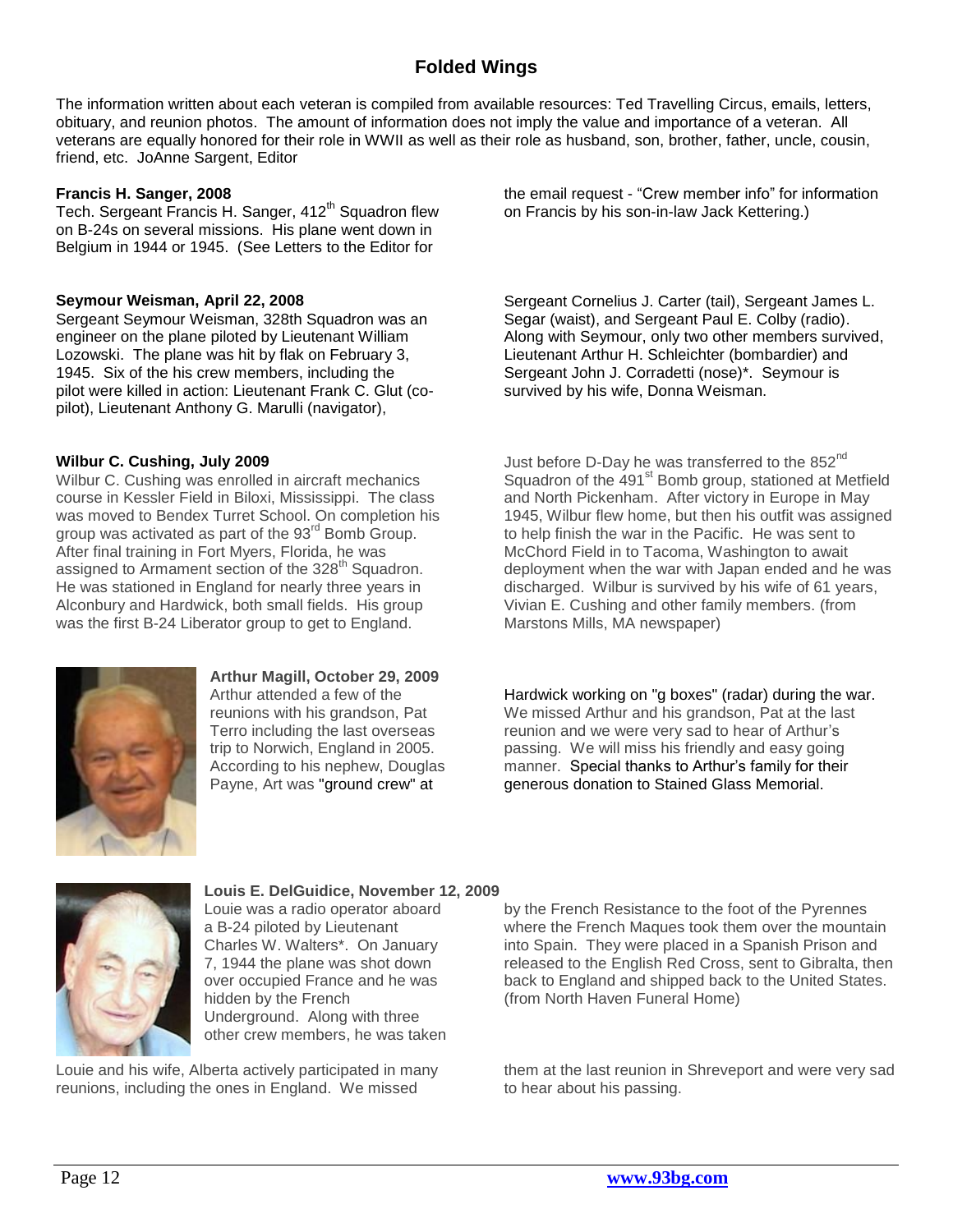#### **Daniel E. McCarthy, December 4, 2009**

Lieutenant Daniel E McCarthy (navigator) was part of the crew piloted by Lieutenant Albert Austin. On February 5, 1944 the plane was downed by intense flak at 1145, five minutes after leaving the target. Eight of Austin's crew, including Daniel became POWs: Austin, Lieutenant Eugene A. Flint (co-pilot), Marion W. Saffell (bombardier), Sergeant Alfred E. Maury (engineer-

Dan McCarthy was a good friend of Bruce W. Orriss. Bruce said Dan was days away from his 90<sup>th</sup> birthday. Bruce mentioned Dan flew on B-24Js, was shot down in 1944 and spent the rest of the war in Stalag Luft One in Barth, Germany. Bruce has known Dan for 35 years since joining Northrop Aircraft in 1974. They worked in the engineering department on T-38, F-5, and F-18 programs. Dan joined Northrop after retiring from the USAF in the early 1960s. Dan was a great help to Bruce

### **James H Jones, Major General (Ret.), September 1, 2008**

James H. Jones was a pilot who served under Colonel Edward J. (Ted) Timberlake. He was a Ted"s Travelling Circus junior officer who retired as a brigadier general.\*

#### **Leroy Frank Casper, September 3, 2009**

Leroy Frank Casper of Homeland, California really enjoyed reading the Ball of Fire newsletters. Leroy is

\* Ted"s Travelling Circus by Carroll Stewart

gunner)), Sergeant J.W. Choate (radio), Sergeant Francis T. Pepin (waist-gunner) and Sergeant Hall R. Pace (waist-gunner), Sergeant Woodrow R. Collings (ball-turret), and Sergeant Kenneth M. Sexton (tailturret). Missing for a time, but later returned were McCarthy and Sexton.\*

while he working as one of the technical advisors during the making of the "Memphis Belle" film in the late 1980s. In the mid-1990s Dan introduced Bruce to his former C.O. Ramsey Potts during one of their fund raising efforts in Los Angeles for the American Air Museum in England. Dan said Potts was one of the finest officers he had ever known during his time in the Air Force. Dan was a great fellow and will be sorely missed. (email from Bruce W. Orriss)

He is deeply missed by his wife, Colonel (Ret.) Shirley Jones.

survived by his wife, Billie and had been married for 60 years.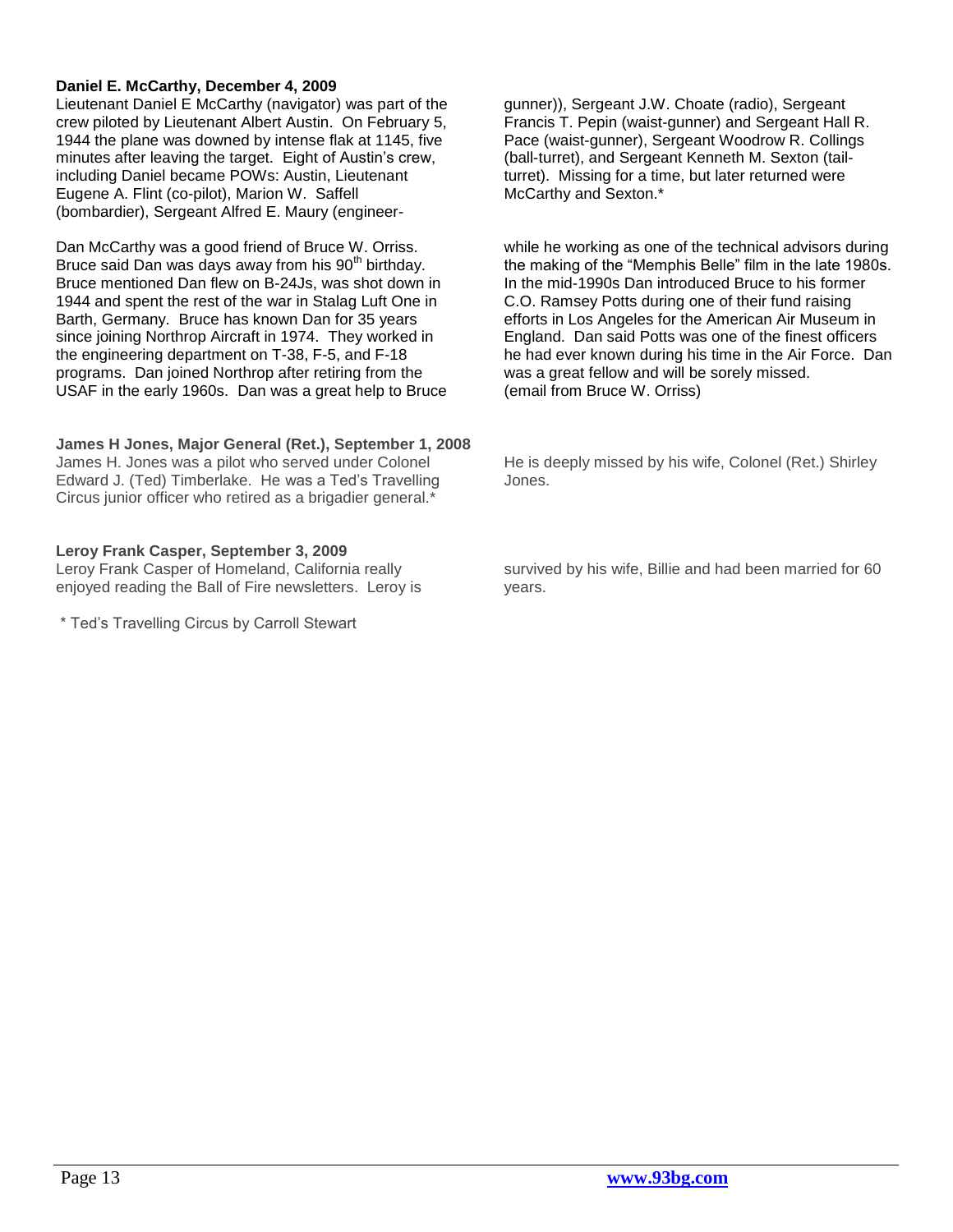## **Letters to the Editor**

<span id="page-13-0"></span>From: "Markus Reisner" <markus\_reisner@yahoo.de> To: <dogpatchraider@gmail.com> Sent: Thursday, September 24, 2009 2:26 AM Subject: Request for information

Hi! My name is Markus Reisner. I am a quite enthusiastic historian of the airwar over Wiener Neustadt, Austriaduring the WWII. I already wrote a book with over 1.200 pages about that time. I sold 1.000 pieces of the book in two editions. Because there is still interest, I am thinking to reedit it once more, mainly also, because I got a lot of new interesting and thrilling stories and information from both civil and military veterans.

I did also heavy research on the American side which is much better documented that the German one. So I was in AFHRA in Maxwell and in contact with several veterans (including Gen. Jacob E Smart, the planner of the Ploestiraid, who was shot down over Wiener Neustadt in 1944). I even helped out a JPAC team twice in Austria.

The cause of my email now, is that I would like to

From: dogpatchraider@gmail.com To: markus\_reisner@yahoo.de CC: K8QGC@aol.com; doniac1967@sbcglobal.net; jguddal@yahoo.com; joyridecp@msn.com; marxj@genco.com Subject: Re: Request for information Date: Thu, 24 Sep 2009 10:22:05 -0700

#### Max,

I am taking the liberty to answer your email as my husband is at work and can not do so at this time. The information we have is from our 93rd BG history book called Ted's Travilling Circus written by Carroll Stewart. According to it on 10-08-1943 while over the target 1st Lt. Alva Geron's crew had to feather an engine and reported power lose on another..He was able to land safely in Switzerland on the only aerodrome capable of receiving a big bomber. They were all interned there in Switzerland not

POWs. On another point of interest all members of his crew had been survivors of the low level Ploesti mission

From: LPScott62@aol.com Date: Sun, 27 Sep 2009 15:39:49 -0400 Subject: The Tupelo Lass Lives !! To: joyridecp@msn.com

**This is the link to the earlier 1999 article and the 15 pics can be called up by clicking under the single pic shown here.**

forward to you a list with all the crashes of American planes which where shot down over Wiener Neustadt between the years 1943 to 1945. It shows my actual research data. I kindly ask you to make a look at it and see if you have some additional or different information. I would like to thank you and your organization for each single piece of new information!

It addition, and if you are interested in certain planes/cases and the fate of the crews it could be that I am able to provide your organization with some information. I have for example from some of the planes pictures from the crash sites. This information I will provide you for free. I am not looking out for money, I am just trying to bring lost information to the surface. I think that is something we owe the soldiers and civilians on both sides who perished through that time.

Thank you for your time and enjoy the list!

Max

P.S. I have a crash picture from the crash site of 1Lt William Stein

01, August 1943.

Stein's Crew were also Ploesti Survivors at that time he was flying "War Baby".The mission your enquiring about was 1st Lt. William Stien's 10th mission some how he was separated and flying alone. At that time he was jumped by 3 ME 109's They knocked out engines 3 and 4 of his B-24 (Jerk's Natural) While attempting a down hill landing the plane crash. The only survivor was the navigator William W. Sykes. he had parachuted out near Heidbrunn and was later taken by the Nazis to a POW camp were he spent 19 months. William passed way in 1993.

I hope this information will be of help and I will pass on your inquiry to others in our group who may have more to offer.

Regards, Phyllis Duran

**[http://nems360.com/pages/leecountyneighbors\\_full/](http://nems360.com/pages/leecountyneighbors_full/push?blog-entry-Little+Jake+and+the+Tupelo+Lass%20&id=3514869-Little+Jake+and+the+Tupelo+Lass&instance=neighbors) [push?blog-entry-](http://nems360.com/pages/leecountyneighbors_full/push?blog-entry-Little+Jake+and+the+Tupelo+Lass%20&id=3514869-Little+Jake+and+the+Tupelo+Lass&instance=neighbors)[Little+Jake+and+the+Tupelo+Lass%20&id=3514869-](http://nems360.com/pages/leecountyneighbors_full/push?blog-entry-Little+Jake+and+the+Tupelo+Lass%20&id=3514869-Little+Jake+and+the+Tupelo+Lass&instance=neighbors) [Little+Jake+and+the+Tupelo+Lass&instance=neighb](http://nems360.com/pages/leecountyneighbors_full/push?blog-entry-Little+Jake+and+the+Tupelo+Lass%20&id=3514869-Little+Jake+and+the+Tupelo+Lass&instance=neighbors) [ors](http://nems360.com/pages/leecountyneighbors_full/push?blog-entry-Little+Jake+and+the+Tupelo+Lass%20&id=3514869-Little+Jake+and+the+Tupelo+Lass&instance=neighbors)**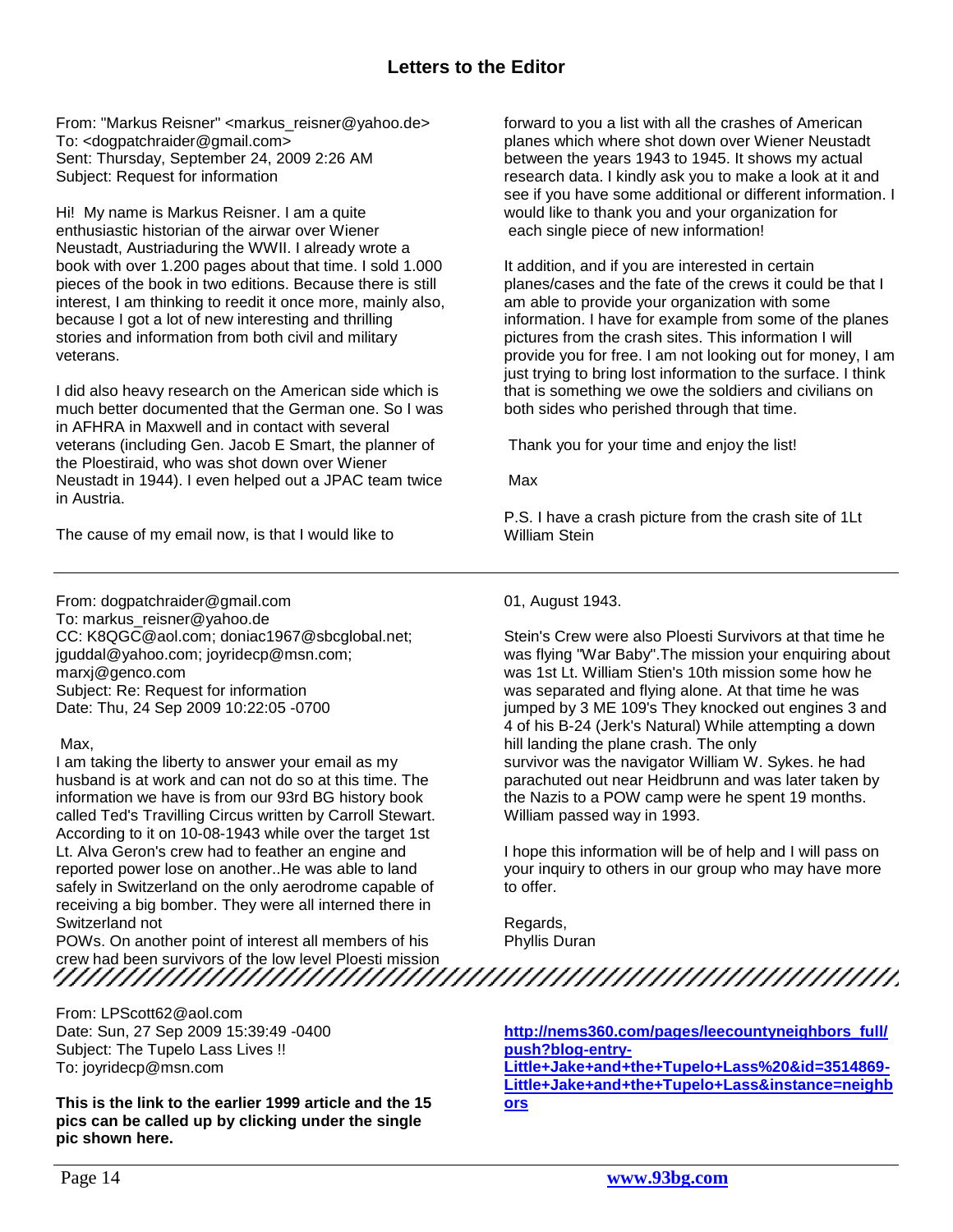**and here's the new article about the model construction and presentation to the museum [http://nems360.com/pages/full\\_story/push?article-](http://nems360.com/pages/full_story/push?article-Bringing+the++%E2%80%98Lass%E2%80%99+-+to+life%20&id=3645501-Bringing+the++%E2%80%98Lass%E2%80%99+-+to+life)[Bringing+the++%E2%80%98Lass%E2%80%99+-](http://nems360.com/pages/full_story/push?article-Bringing+the++%E2%80%98Lass%E2%80%99+-+to+life%20&id=3645501-Bringing+the++%E2%80%98Lass%E2%80%99+-+to+life) [+to+life%20&id=3645501-](http://nems360.com/pages/full_story/push?article-Bringing+the++%E2%80%98Lass%E2%80%99+-+to+life%20&id=3645501-Bringing+the++%E2%80%98Lass%E2%80%99+-+to+life) [Bringing+the++%E2%80%98Lass%E2%80%99+-](http://nems360.com/pages/full_story/push?article-Bringing+the++%E2%80%98Lass%E2%80%99+-+to+life%20&id=3645501-Bringing+the++%E2%80%98Lass%E2%80%99+-+to+life) [+to+life](http://nems360.com/pages/full_story/push?article-Bringing+the++%E2%80%98Lass%E2%80%99+-+to+life%20&id=3645501-Bringing+the++%E2%80%98Lass%E2%80%99+-+to+life)**

**If you have any questions or follow-up - Please contact me at this email address -**

To: marxj@genco.com; joyridecp@msn.com Subject: Fw: Godfather Date: Tue, 29 Sep 2009 09:42:19 -0700

----- Original Message ----- **From:** [koen wouters](mailto:koen.wouters1@telenet.be) **To:** [Joe Duran](mailto:dogpatchraider@gmail.com) **Sent:** Tuesday, September 22, 2009 9:07 AM **Subject:** Re: Godfather

Dear Mr and Mss DURAN Dear Joe and Phyllis (if i may say so),

As I promessed I'm trying to send you some photographs about the ceremony that took place at the cemetry of Henri Chapelle at the beginning of this month.

Unfortunatly, being a active police officer my duty called me and I couldn't participate. But I did send a great delegation of my family.My three sisters and my mother.

It was my mother who deposed the flowers at the tombs of the boys who's godfather I am. By the way, my mother is now 81 years old. During the war she fled from Leopoldsburg to Brussels on a bike. Because of her age (about 11 years) she couldn't sit on the bike and drove, standing ont the pedals about 100 km to realise that the enemy was everywhere. So she had to drive those 100 km back home in the same way. She lost her husband the 3 octobre 2008. My father was a regimental sergeant major who lost his father in 1943.My grand father (that I've never known) was in the resistance, caught by the enemy and shot in the forest near Leopoldsburg.)

I'm risking to send you some fotographs twice. I trust you'll make yourselve a selection.

With my kind regards,

Koen WOUTERS



From: SDufek@visa.com To: joyridecp@msn.com Date: Tue, 29 Sep 2009 09:51:25 -0600 Subject: Elton John Schulties Good morning,

I am looking for any data on my Uncle. I did contact the Army and I did receive the information they had on file but any other information was destroyed by a fire. I

believe the plane's name was Queenie and it was a B-24, Liberator that went down on 11/13/1943.

If you have anything at all for Elton John Schulties, and his information is as follows:

S/Sgt. Elton J. Schulties 409<sup>th</sup> Bomb Squadron 93<sup>rd</sup> Bomb Group

Page 15 **www.93bg.com**







#### **¸.·´ ¸. ·´¨) (¸.·´ Patrick Scott "Time is a River .....**

**Thanks --**

**\*´¨)**

**Or by phone at 828-297-7657.**

**and Books are Boats .... Let's start down that Stream .... " \_\_\_Adapted from a Dan Brown quote**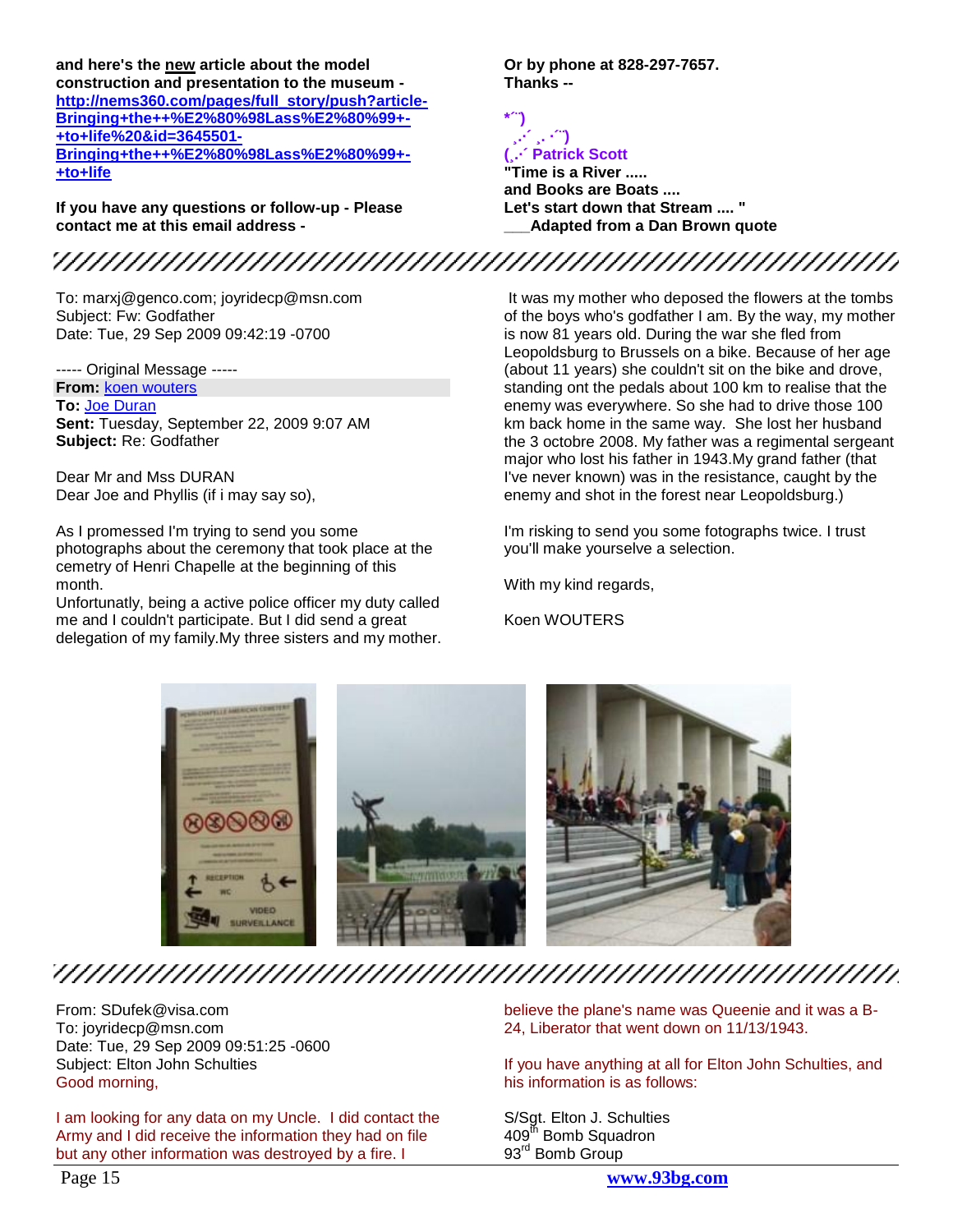U.S. Army Born February 9, 1917 Killed in Action Over Bremen, Germany November 13, 1943

Thank you, Shirley Dufek

## 

From: partytime43@hotmail.com To: joyridecp@msn.com Subject: like to be added to 93rd BG newsletter Date: Thu, 8 Oct 2009 13:54:25 -0700

hello 93rd BGA:

I'd like to be added to your email distribution for the 93rd BG newsletter "Ball of Fire Quarterly Express". Please add my email address on the next update:

#### partytime43@hotmail.com

I also have a request for your journalist and writers. My dad was a navigator of B24's in the 93rd BG during the war. He has since passed away (Dec. 1997) but I would like to know more about the Army Air Corp structure or hierarchy. For example, how many people were in the 93rd BG and how was the reporting structure? Where was a squadron in the hierarchy? How many squadrons were there and how many BG were there? When you were assigned to a particular BG, did you ever move or transfer to another (I know my dad was in two)? or was that something unusual and only in extenuating

circumstances? I think an article covering this would be really beneficial to many of your readers, especially those of us that can't ask our loved ones how it was because they are no longer with us.

Another request I have for future newsletters is a breakdown of what the patches or badges that were issued meant. My dad received the DFC over 40 years after he "earned" it and we were able to share the award of this for him. But he had many other badges and ribbons (European Theatre, Five/four leaf clover?) that we don't know the meaning or why they were issued. I have tried to search the internet for this information but the historical data is difficult to find. Again, something that many of your readers would benefit from if you had the resources to publish something.

Thanks in advance for adding me to your newsletter distribution and for considering my requests. I hope to see something in future newsletters on these requests!!

Pam Kawashima email: [partytime43@hotmail.com](mailto:partytime43@hotmail.com)

## 

From: lci449@live.com To: joyridecp@msn.com; webmaster@93rdbombardmentgroup.com Subject: 93rd Bomb Group Request Date: Wed, 14 Oct 2009 22:31:15 -0400

Hello,

I am part of a team that will shoot a WWII Documentary through Northern Kansas, Nebraska and the Dakotas.

One of the men we will highlight is Herbert C. Borgmann who flew a bomber in the 330th Squadron. Would you have any record of the missions he was on, who his crew was, what damage they sustained, what his plane was named. Any and all information will be greatly appreciated and lend authenticity to our endeavor. Myself and JT Dudrow are both grandsons of WWII veterans and very proud of it. Thank you.

Dennis

## 

----- Original Message ----- **From:** [max womack](mailto:maxwomack@provalue.net) **To:** <mailto:joyridecp@msn.com> **Sent:** Sunday, November 08, 2009 12:28 PM **Subject:** Fw: 93rd BG Request

----- Original Message ----- **From:** [max womack](mailto:maxwomack@provalue.net) **To:** [circus@93rdbombardmentgroup.com](mailto:circus@93rdbombardmentgroup.com) **Sent:** Sunday, November 08, 2009 12:09 PM **Subject:** 93rd BG Request

Just found a Christmas Card sent home to my mother from Her Brother. The Card showed a B24 Liberator with Ted's Flying Circus printed on the inside. also, 2nd Christmas in APO.

Return address was Cpl. Gilbert Davis 6291864 329th Bomb SQ 93rd BG (H) New York, New York.

Date on stamp 12-13-43

That's all we know of Gilberts War years. He has been deceased for several years. And now after finding this Christmas Card I am trying to find out what part he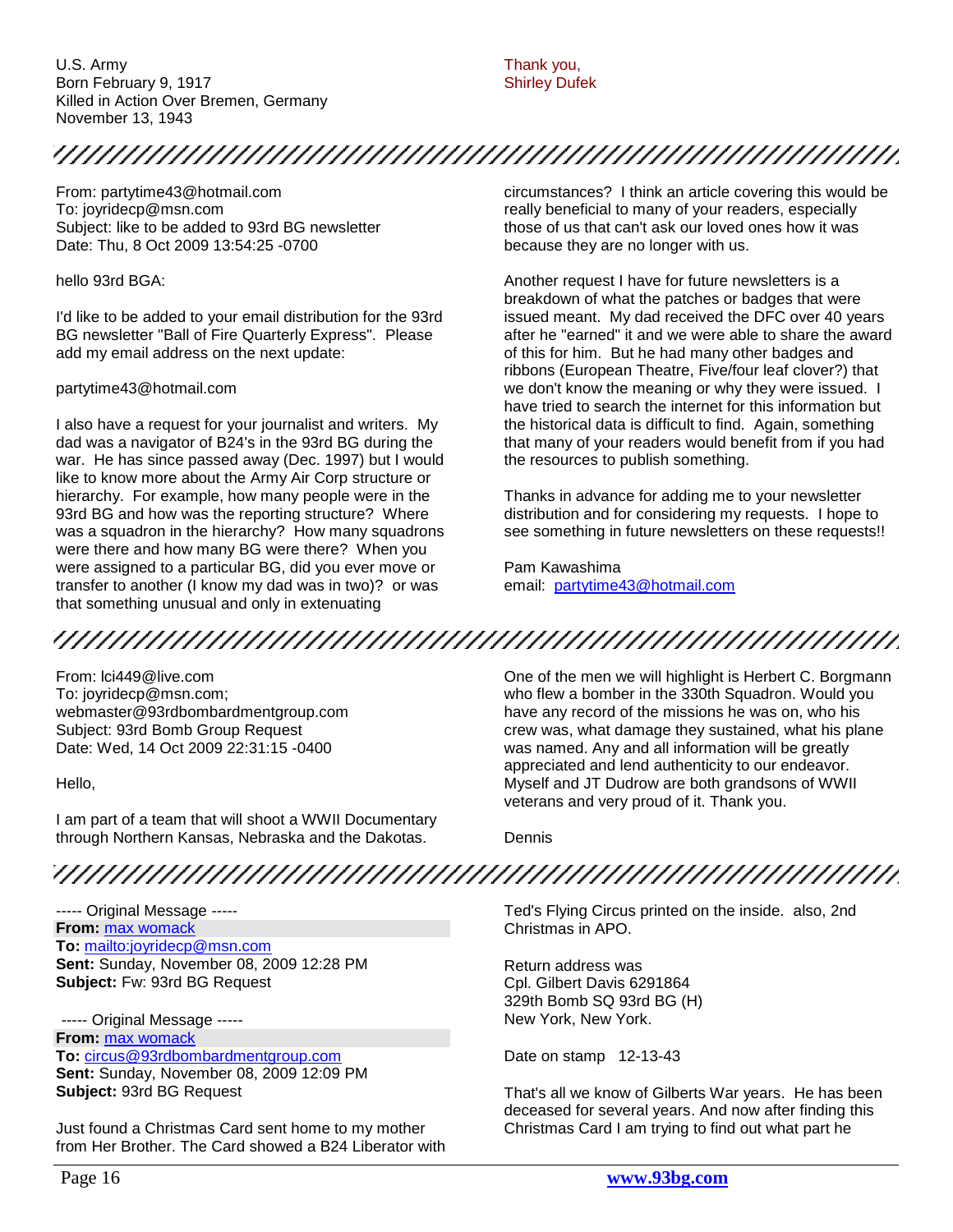played in WWII. If you know which Plain he flew in or operations he was involved in I would sure love to know.

I met my Uncle Gilbert one time I was very young and was watching the TV Show 12'oclock High, Gilbert walked by looked at the TV and said ( I was there when that happened ) and walked out. That was all he ever

said about his Service Years.

Date: Thu, 19 Nov 2009 21:39:09 -0600 From: jmkett@bellin.org To: Joyridecp@msn.com Subject: Crew member info

Hello-my name is jack kettering and I am looking for info.My father in law passed away last year and we recently came in to some of his military records and mementos.He served with the army air corps and was an aircrew member on B-24s

Subject: Crew member inquiriy Date: Sun, 22 Nov 2009 20:25:50 -0600 From: fguyot@eaa.org To: joyridecp@msn.com

To Whom It May Concern:

My Wife's Grandfather served on Red Ass or The Red Ass. Based on interviews with family members he served on a B-24 and participated in raids over Ploesti, Romania. They also remember he was a tail gunner/photographer. Based on cursory internet research it seems plausible that he served in the 93rd Bomb Group/ 409th Squadron due to his service in both Africa and England which jibes with the locations of this Group during WWII.

Thanks, Max Womack

Max Womack po box 303 Pawnee, Ok. 74058 PH. 918 762 1080

flew several missions including one where the plane went down in Belgium in 1944 or 45.my wife would like to gather any info regarding the name of the planes he flew in,crews etc,any help would be welcomed. His name was Francis Sanger,also called Skip Service number was 39- 571=813, rank of tech sgt. I can be reached at this email or my personal email at [jmkett@mousehut.com](mailto:jmkett@mousehut.com)

as a member of 93rd BG,412 Bomb squadren.he Thanks in advance Jack K

Wausau, WI enlistment office. Army S/N 16024662

Thank you for any information you may have.

Regards,

Fareed Guyot, EAA #388642 E-Publications

EAA-The Spirit of Aviation Phone: 920.426.6555 Fax: 920.426.6560 www.eaa.org

See you at EAA AirVenture Oshkosh 2010-July 26-August 1

His name is Joseph L. Revak born 1923 and he enlisted in the Army Air Corps in 1942 throuh the

Fri, Nov 20, 2009 at 1:23 PM Palumbo, Michael (Information Technology Services) [<PalumboM@easternct.edu>](mailto:PalumboM@easternct.edu) wrote: Hi,

As promised I"ve made available another 20 minutes of interview and photos from my grandfather"s service. The details are here:

<http://pantharos.livejournal.com/133376.html> The 3 most recent items are new if you were not notified earlier about the first set. I hope they are useful or of interest to you. Please feel free to link them to any online resource you may have.

One more set to go.

Thanks,

Mike Palumbo

\*\*\*\*\*\*\*\*\*\*\*\*\*\*\*\*\*\*\*\*\*\*\*\*\*\*\*\*\*

The Center for Instructional Technology 83 Windham St Willimantic, CT 06226 860-465-5037 \*\*\*\*\*\*\*\*\*\*\*\*\*\*\*\*\*\*\*\*\*\*\*\*\*\*\*\*\*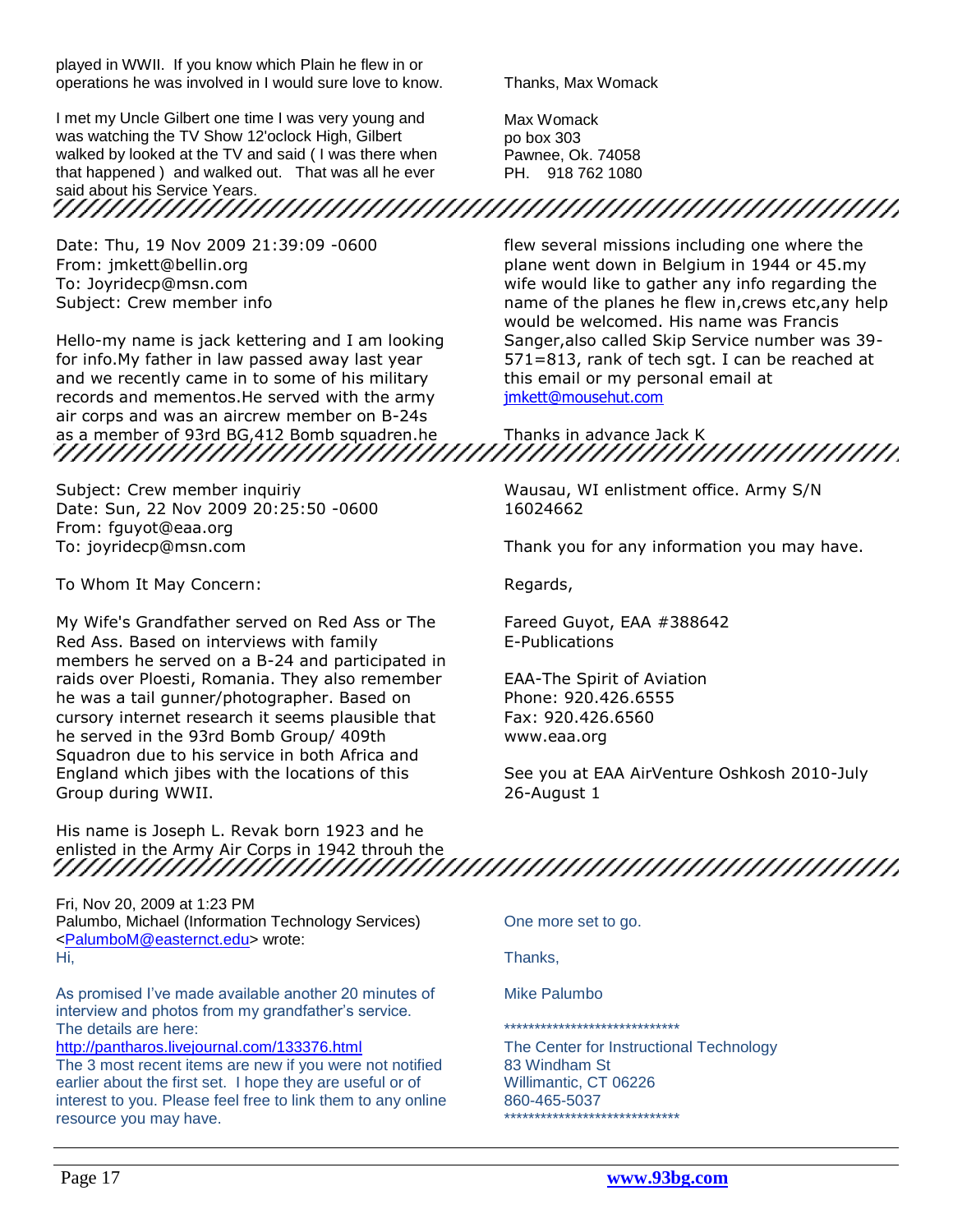From: Joe Duran [mailto[:dogpatchraider@gmail.com\]](mailto:dogpatchraider@gmail.com) **Sent:** Saturday, November 21, 2009 10:56 AM **To:** Palumbo, Michael (Information Technology Services)

**Subject:** Re: 93rd and 491st stories

#### Michael

I want to start by saying that you have done a great job putting together your grandfathers material during his tour of duty. I love what you have done with the interviews and his photos.Your family has been blessed with this gift and it will help others possibly add to what you have done. The Georgia Peach is well know among the original vets. Unfortunately we lose about 1500 of our WWII Vets a day. Our time to glen from their stories is very quickly runny out. Your decision to capture your Grandfathers history I'm sure is a wonderful blessing to your family.

I see that your grandfather was in the 328th sq which was my uncle Joe Avendano's sq has well. He was a copilot when the 93rd BG came over in Sept. 1942 and would fly the Ploesti mission piloting the ship called Dogpatchraiders 8/1/1943. That would be his 29th or 30th mission. My uncle was lost over the skies of

On Mon, Nov 23, 2009 at 5:53 AM, Palumbo, Michael (Information Technology Services) [<PalumboM@easternct.edu>](mailto:PalumboM@easternct.edu) wrote: Hi,

It was nice to hear about your Uncle, I'm in touch with Vic Walzel, the descendant of 93 pilot, who also has a website dedicated to his memory. I recorded the audio to these presentations in 2002, my grandfather died a couple of years later, so I feel very lucky to have gotten anything at all. By all means please send the links to anyone you think would be interested. Have Michael let

England Jan. 23,1944 in a night time test flight of a B-24 Pathfinder.

After visiting my uncles grave site at the American cemetery in Cambridge England in 1999,my wife Phyllis and I started to see if we could find any information on the uncles military service.We at the time had very little but made contact with the 93rd Bg and with their help was able to fill much of the his time before his night time accident.

Phyllis and I volunteer with the 93rd BG and are on the Reunion Committee that's why you found our e-mail address on the 93rd site. We have a very gifted young man who is the grandson of one of our vets. His name is also Michael. With your permission I would like to forward your email to him. He will be updating the 93rd web site which all of us previewed at the Reunion in Shreveport, LA last month. Once it's up and running you'll have to check it out again. We are all very excited about his work.

Let me know what you think

Best Regards Joe and Phyllis Duran

me know where the link shows up on the  $93<sup>rd</sup>$  site so I can share it with my family.

Thanks,

Mike Palumbo

\*\*\*\*\*\*\*\*\*\*\*\*\*\*\*\*\*\*\*\*\*\*\*\*\*\*\*\*\*

The Center for Instructional Technology 83 Windham St Willimantic, CT 06226 860-465-5037 \*\*\*\*\*\*\*\*\*\*\*\*\*\*\*\*\*\*\*\*\*\*\*\*\*\*\*\*\*

Date: Mon, 23 Nov 2009 07:21:26 -0800 Subject: Re: 93rd and 491st stories From: dogpatchraider@gmail.com To: PalumboM@easternct.edu CC: jguddal@yahoo.com; joyridecp@msn.com; doniac1967@sbcglobal.net; 109clearview@verizon.net

Good to hear that you have made contact with my our good friend ,Vic Walzel. I have forwarded your message to Michael Sellers. Let me know if you make contact.

Squadron, 93<sup>rd</sup> Bombardment Group is not listed on your honor roll. I have his 30 mission certificate sitting in front of me. His first mission was Orleans-Bricy A/D 23 May 44 and his 30th mission was Groesbeck 18 Jul 1944. The certificate is signed Wayne M. Beumeler Squadron

Thanks Again Joe

Michael

Date: Sun, 20 Dec 2009 13:22:09 -0500 From: [abuckner@indy.rr.com](mailto:abuckner@indy.rr.com) To: [joyridecp@msn.com](mailto:joyridecp@msn.com) Subject: Missing from the Honor Roll

My father, Capt Malcolm W. Buckner of the 328th

Page 18 **www.93bg.com** Commander and Leland G. Fiegel Colonel Air Corps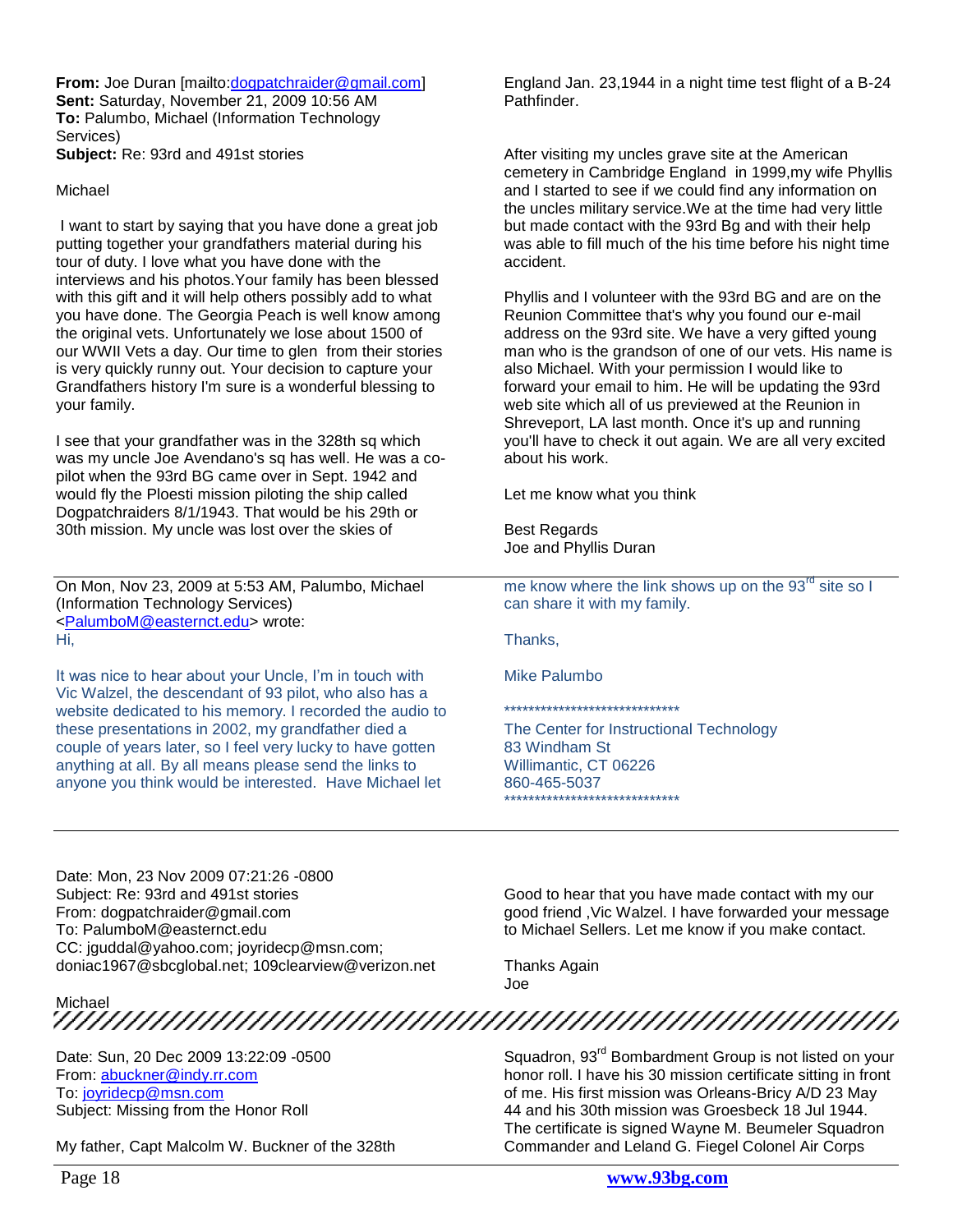Commanding. He trained at Peterson Field where he met my mother 1st Lt. Mary Ford Blackmore then the base dietitian. He was chosen to fly his plane across and made the

trip from Brazil to Africa with no problems, however two other planes on his flight had to ditch because they ran out of fuel. He never had a crew member wounded. He did get the Distinguished Flying Cross for making it back to England with two engines shot out. He was born in Texas 20 May 1919 and died March 4, 2008 in Franklin Indiana. I can also provide the names of the crew if

#### Andrew,

Thank you for telling us about your father and his amazing service. The Roll of Honor are for the servicemen who were killed in action (KIA) or missing in action (MIA) between March 1942 - May 1945. I am

Date: Thu, 24 Dec 2009 12:41:10 -0500 From: abuckner@indy.rr.com To: joyridecp@msn.com Subject: Malcolm Buckner & Crew at Hardwick AFB

This is a picture of my Father, Capt Malcolm Wilson Buckner his plane #42-95059-R and crew taken on May 25, 1944. At this time they had completed at least 2 missions, Orleans-Bricy A/D on 23 May 44 and Creil A/D on 24 May 44. They also completed a mission to Mulhouse on 25 May 44 so I don't know if this was taken before or after the mission. I can only assume that his was taken at Hardwick AFB.

They were proud members of the 328th Squadron of the 93rd Bombardment Group and completed their 30

needed.

He flew a B-24 H with no name on it. As he told he, he flew wing lead a lot and the Germans on the ground had good telescopes and he didn't want anything on the side of his plane that would make him a particular target.

Andrew Buckner Indianapolis

forwarding your email to the historian, Don Morrison, the webmaster, Michael Sellers, and other members.

Happy Holidays, JoAnne Sargent, Ball of Fire Editor

missions with no casualties. They completed their 30 missions on 18 July 1944. There was never any nose art on this plane because my father did not want to give the German's anything to make his plane stand out from the crowd, it must have worked.

(see list of crew members below)

I was copying this information off of an old typewritten memo. I may have misread a number or letter here and there.

Thank you for your kind attention.

Andrew Buckner

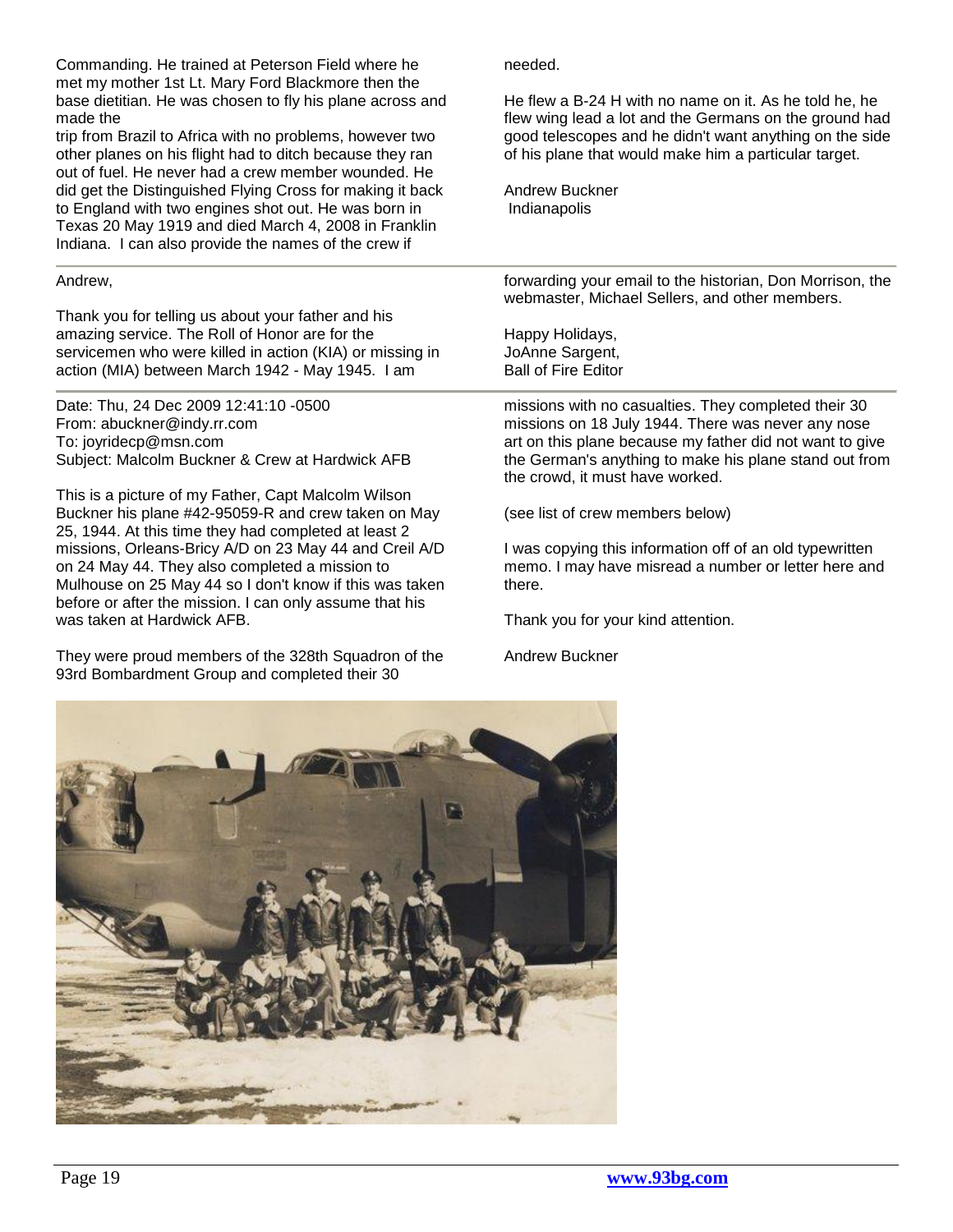2nd Lt Malcolm W. Buckner 0-808946 Pilot Far right standing 2nd Lt. Dale O. Swanson 0-761202 Co-Pilot 2nd Lt. Richard W. Quimby 0-703314 Navigator 2nd Lt. Donald B. Routz 0-698842 Bombadier S/Sgt Dale L. Johnson 16162216 S/Sgt Donald R. Ross 16194528 S/Sgt William B. Broadhead 14675151 M/G Sgt Carle W. Harrison 15336727 M/G Sgt Dayle A. Rickerl 37461597 Sgt Edward J. Frejas 13171514 Tail

Date: Thu, 24 Dec 2009 12:47:15 -0500 From: abuckner@indy.rr.com To: joyridecp@msn.com Subject: Re: Malcolm Buckner & Crew at Hardwick AFB

You know, I had always been told that the picture was probably taken at Peterson Field in Colorado because of the snow. This would have been before they left on their flight to Brazil, Africa and then England. The note that I got the information for the names and ID numbers has a hand written date of 25 May 1944. I can't imagine that England had that much snow in May. I may have been wrong on the date of the picture.

AB

## 

Paul London, 409<sup>th</sup> Squadron, Air Traffic Controller or Flying Control from October 1941 to October 1945. He started in Barksdale, spent four months in Fort Myers, Florida, then in Fort Dix, New Jersey, sailed on Queen Elizabeth I to England, stationed at Alconbury three to four months, and 2½ years in Hardwick.

Paul is seeking information on the following veterans::

Richard Byant Joseph Cambral Truman C. Huckleberry Jacob Michael James Nagle Harold Williams

If you have any information for the above veterans, please contact:

Paul London 5600 E. Mexico Ave Denver, CO 80224-2141 303-759-4931

## 

### **Recipe Corner**

<span id="page-19-0"></span>By request, our new section includes favorite recipes from our members. If you would like to have a recipe included in our next newsletter, send it to me by email or regular mail. Enjoy!

#### **Golden Crunch Mix from Becky Burch**

2 twelve oz. can of mixed nuts ½ cup of melted butter ½ cup of Parmesan Cheese ½ tsp. of garlic powder ½ tsp. of oregano ½ tsp. of celery salt

email: [joyridecp@msn.com](mailto:joyridecp@msn.com) or JoAnne Sargent 1458 Locust St. Denver, CO 80220

10 cups of Golden Grahams (cereal)

Heat oven to 300 degrees. Mix nuts and melted butter until coated. Add cheese and other seasonings. Spread in jelly roll pan. Bake for 15 minutes, stirring occasionally. Take from oven and stir in cereal. Cool. Stir in airtight container. Makes about 14 cups.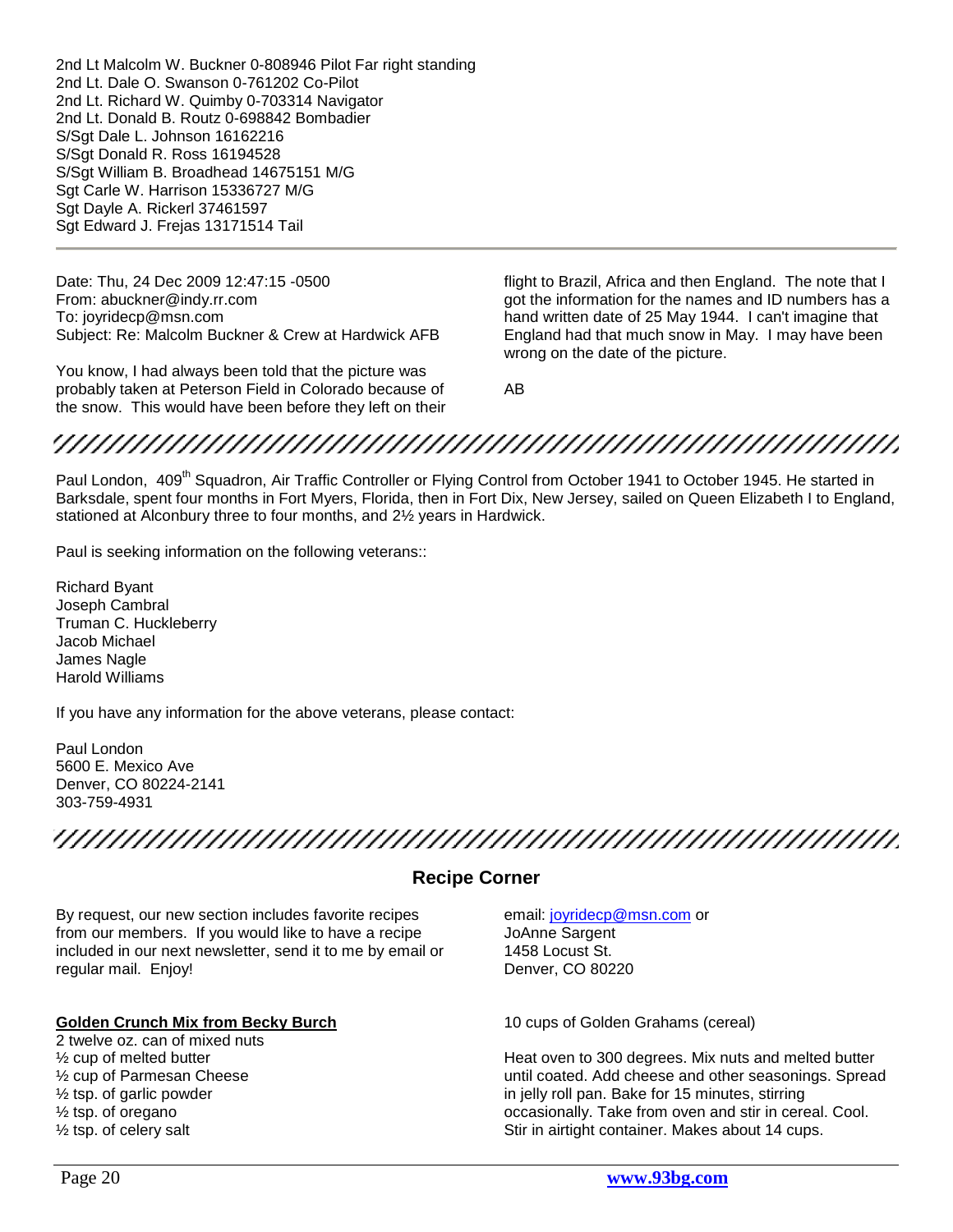#### **Recipes from Dottie Stahl**

#### **Party Mix (14 servings)**

¼ cup margarine ½ tsp garlic powder ½ cup salted pretzels ½ cup puffed rice 1 cup spoon-size shredded wheat

#### **Party Mix**

Large pkg. Corn Chex Large pkg. Rice Chex Large pkg. slim pretzels 2 lb. mixed nuts 1 box Cheerios 2 cups oil 2 Tbsp Worcestershire sauce

#### **Dot Stahl's Low Fat Homemade Pancakes**

1 ½ cups white general purpose flour 1 cup wheat flour 2 tsp baking powder ¼ tsp baking soda 2 egg whites mixed with ¼ cup egg beater

#### **Recipes from Corinne Guddal**

Girls, buy yourself a good popover pan and give your love a treat.

#### **Popovers**

- 2 eggs
- 1 cup all-purpose flour 1 cup milk ½ tsp salt

Great for gifts and cheaper than the store bought. **Poppy cock** 1 cup butter 2 cups sugar

- ½ cup white corn syrup 1 tsp salt 1 tsp vanilla ½ tsp soda
- 1 cup almonds

#### ½ cup unsalted peanuts

Melt margarine in skillet. Add garlic powder and mix. Add remaining ingredients and toss together. Serve warm. May use walnuts, pecans, or a mixture of nuts in place of peanuts. May also add  $\frac{1}{4}$  cup raisins and omit garlic powder.

1 Tbsp garlic salt 1 Tbsp seasoned salt

Mix well. Stir every ½ hour. Bake in 250 degrees oven for 2 hours. I would suggest making a smaller amount by using smaller boxes of cereal and ½ of the ingredients.

Add 1 cup skim milk buttermilk and about 1 cup skim milk as needed to get to a creamy consistency. Do not beat, only stir. Bake on a 375 degrees griddle. Best if pancakes are 4 to 5 inches.

**Bachelor Croutons** (from school cookbook) Take one bread toaster, turn upside down, and shake vigorously. Great on salads, soups, and as alone as a nutritious snack.

> Heat oven to 450 degrees. Generously grease pan cups. Beat eggs slightly; beat in flour, milk, and salt just until smooth (do not overbeat). Fill cups about ½ full. Bake 20 minutes. Decrease oven temperature to 350 degrees bake popovers 20 minutes longer. Immediately remove from cups and serve hot. Some people use 6 ounce custard cups – only the popover pan works for me.

1 cup pecan halves 2 – 9x13 cake pans of popcorn

Combine butter, sugar, syrup, and salt in heavy saucepan. Bring to a boil, stirring constantly. Boil 5 minutes without stirring. Remove from heat, stir in vanilla and soda. Pour over popcorn and nuts. Stirring until well coated. Bake at 250 degrees  $1 - 1$   $\frac{1}{2}$  hours until dry. Stir every 20 minutes. Store in airtight container.